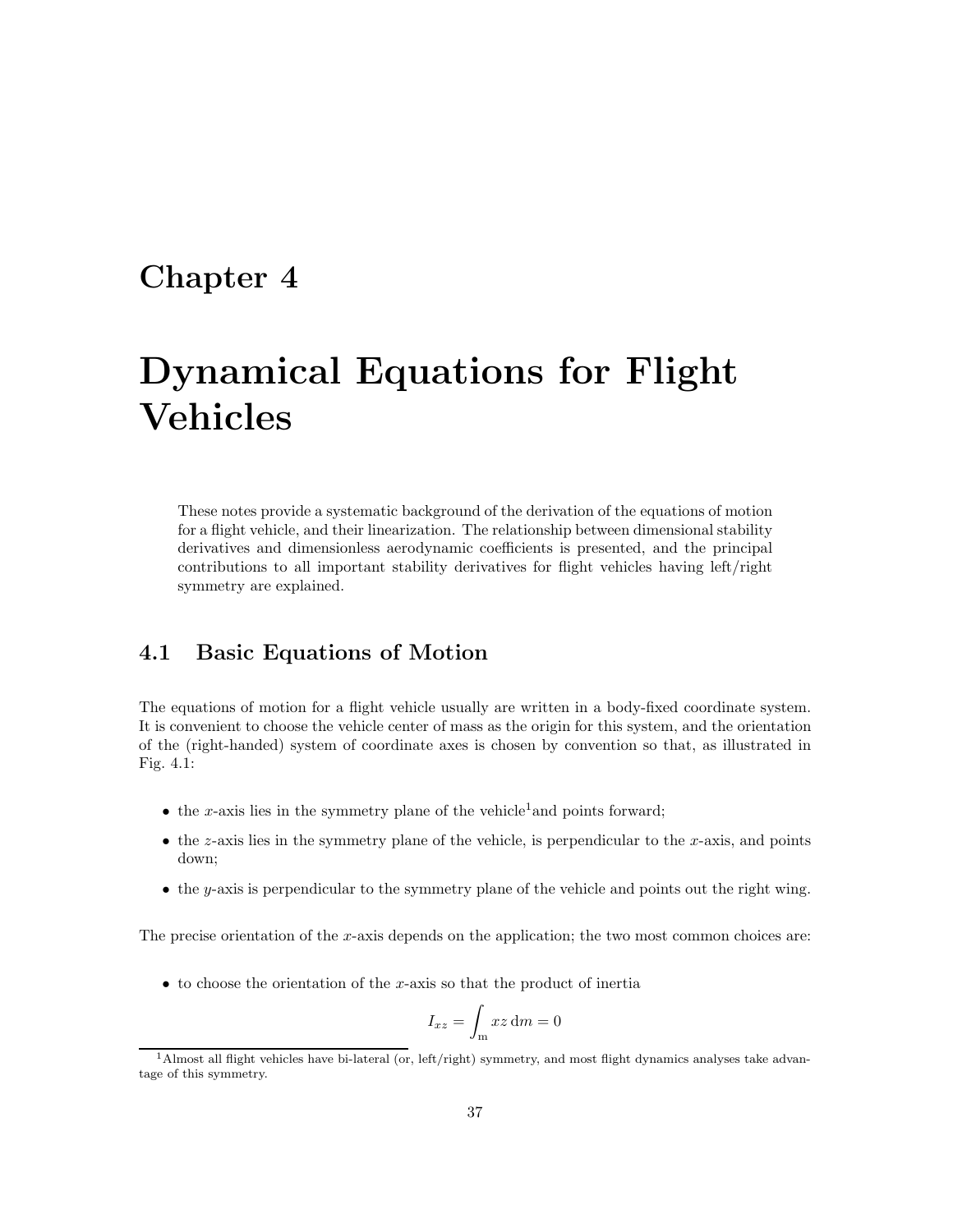The other products of inertia,  $I_{xy}$  and  $I_{yz}$ , are automatically zero by vehicle symmetry. When all products of inertia are equal to zero, the axes are said to be principal axes.

• to choose the orientation of the x-axis so that it is parallel to the velocity vector for an initial equilibrium state. Such axes are called stability axes.

The choice of principal axes simplifies the moment equations, and requires determination of only one set of moments of inertia for the vehicle – at the cost of complicating the  $X$ - and  $Z$ -force equations because the axes will not, in general, be aligned with the lift and drag forces in the equilibrium state. The choice of stability axes ensures that the lift and drag forces in the equilibrium state are aligned with the  $Z$  and  $X$  axes, at the cost of additional complexity in the moment equations and the need to re-evaluate the inertial properties of the vehicle  $(I_x, I_z, \text{ and } I_{xz})$  for each new equilibrium state.

#### 4.1.1 Force Equations

The equations of motion for the vehicle can be developed by writing Newton's second law for each differential element of mass in the vehicle,

$$
d\vec{F} = \vec{a}\,dm\tag{4.1}
$$

then integrating over the entire vehicle. When working out the acceleration of each mass element, we must take into account the contributions to its velocity from both linear velocities  $(u, v, w)$  in each of the coordinate directions as well as the  $\vec{\Omega} \times \vec{r}$  contributions due to the rotation rates  $(p, q, r)$  about the axes. Thus, the time rates of change of the coordinates in an inertial frame instantaneously coincident with the body axes are

$$
\begin{aligned}\n\dot{x} &= u + qz - ry \\
\dot{y} &= v + rx - pz \\
\dot{z} &= w + py - qx\n\end{aligned} \tag{4.2}
$$



Figure 4.1: Body axis system with origin at center of gravity of a flight vehicle. The  $x-z$  plane lies in vehicle symmetry plane, and y-axis points out right wing.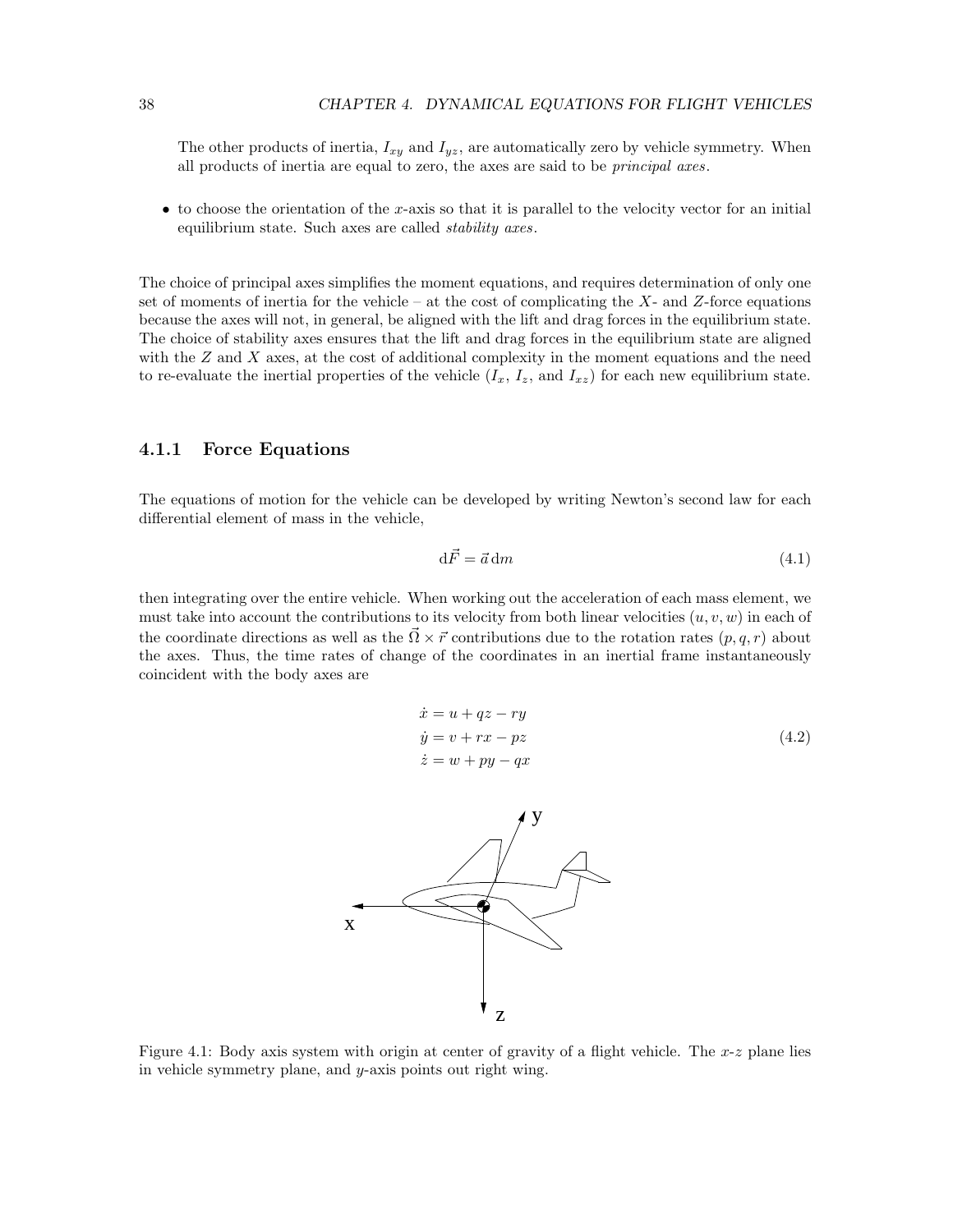and the corresponding accelerations are given by

$$
\ddot{x} = \frac{d}{dt} (u + qz - ry)
$$
  
\n
$$
\ddot{y} = \frac{d}{dt} (v + rx - pz)
$$
  
\n
$$
\ddot{z} = \frac{d}{dt} (w + py - qx)
$$
\n(4.3)

or

$$
\ddot{x} = \dot{u} + \dot{q}z + q(w + py - qx) - \dot{r}y - r(v + rx - pz) \n\ddot{y} = \dot{v} + \dot{r}x + r(u + qz - ry) - \dot{p}z - p(w + py - qx) \n\ddot{z} = \dot{w} + \dot{p}y + p(v + rx - pz) - \dot{q}x - q(u + qz - ry)
$$
\n(4.4)

Thus, the net product of mass times acceleration for the entire vehicle is

$$
m\vec{a} = \int_{m} \left\{ \left[ \dot{u} + \dot{q}z + q(w + py - qx) - \dot{r}y - r(v + rx - pz) \right] \hat{i} + \left[ \dot{v} + \dot{r}x + r(u + qz - ry) - \dot{p}z - p(w + py - qx) \right] \hat{j} + \left[ \dot{w} + \dot{p}y + p(v + rx - pz) - \dot{q}x - q(u + qz - ry) \right] \hat{k} \right\} dm
$$
\n(4.5)

Now, the velocities and accelerations, both linear and angular, are constant during the integration over the vehicle coordinates, so the individual terms in Eq. (4.5) consist of integrals of the form

$$
\int_{\mathbf{m}} \mathbf{d}m = m
$$

which integrates to the vehicle mass  $m$ , and

$$
\int_{\mathbf{m}} x \, \mathrm{d}m = \int_{\mathbf{m}} y \, \mathrm{d}m = \int_{\mathbf{m}} z \, \mathrm{d}m = 0,\tag{4.6}
$$

which are all identically zero since the origin of the coordinate system is at the vehicle center of mass. Thus, Eq. (4.5) simplifies to

$$
m\vec{a} = m\left[ (\dot{u} + qw - rv)\hat{\imath} + (\dot{v} + ru - pw)\hat{\jmath} + (\dot{w} + pv - qu)\hat{k} \right]
$$
\n(4.7)

To write the equation corresponding to Newton's Second Law, we simply need to set Eq. (4.7) equal to the net external force acting on the vehicle. This force is the sum of the aerodynamic (including propulsive) forces and those due to gravity.

In order to express the gravitational force acting on the vehicle in the body axis system, we need to characterize the orientation of the body axis system with respect to the gravity vector. This orientation can be specified using the Euler angles of the body axis system with respect to an inertial system  $(x_f, y_f, z_f)$ , where the inertial system is oriented such that

- the  $z_f$  axis points down (i.e., is parallel to the gravity vector  $\vec{g}$ );
- the  $x_f$  axis points North; and
- the  $y_f$  axis completes the right-handed system and, therefore, points East.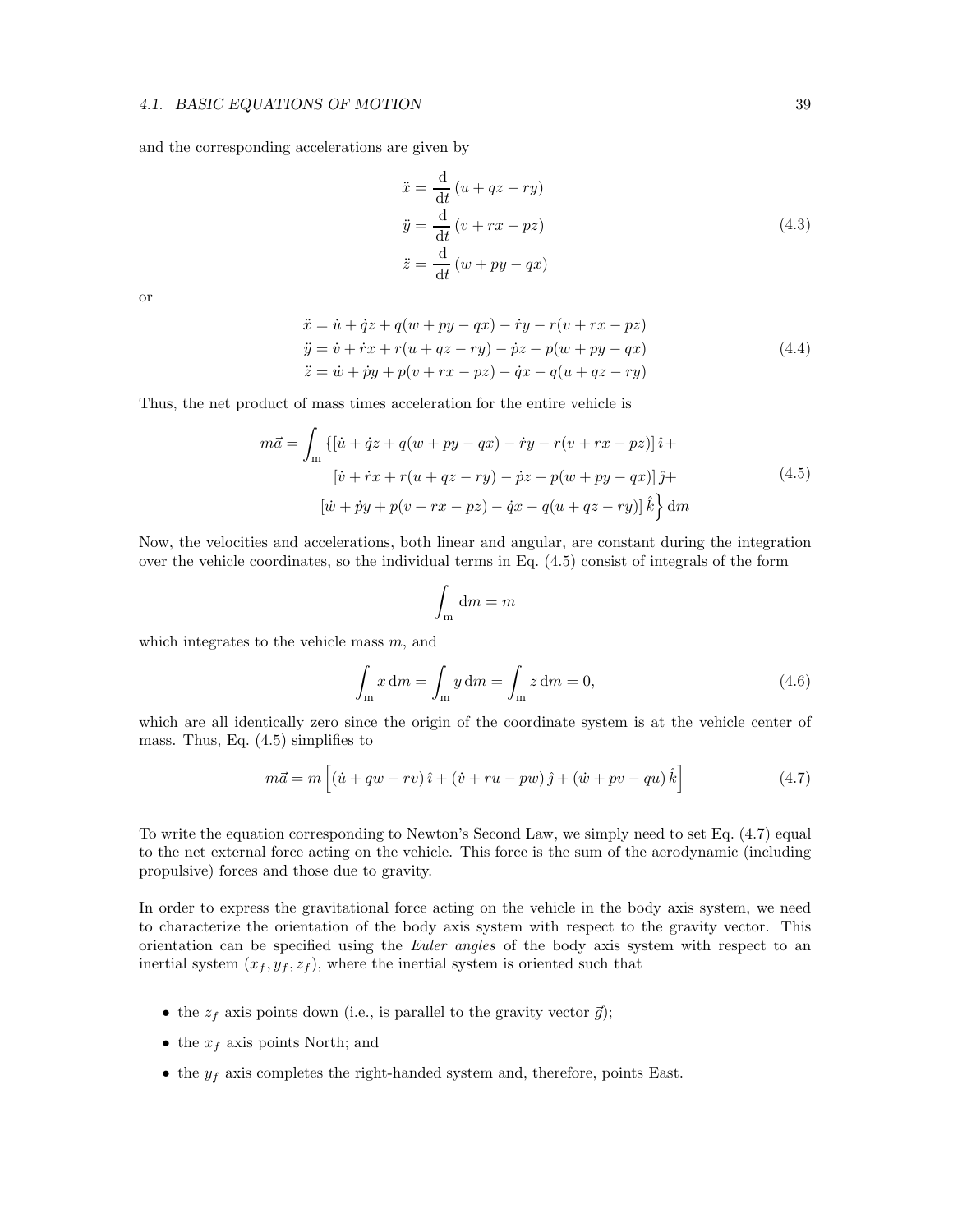

Figure 4.2: The Euler angles  $\Psi$ ,  $\Theta$ , and  $\Phi$  determine the orientation of the body axes of a flight vehicle. (a) Yaw rotation about  $z$ -axis, nose right; (b) Pitch rotation about  $y$ -axis, nose up; (c) Roll rotation about x-axis, right wing down.

The orientation of the body axis system is specified by starting with the inertial system, then,  $in$ the following order performing:

- 1. a positive rotation about the  $z_f$  axis through the heading angle  $\Psi$  to produce the  $(x_1, y_1, z_1)$ system; then
- 2. a positive rotation about the  $y_1$  axis through the pitch angle  $\Theta$  to produce the  $(x_2, y_2, z_2)$ system; and, finally
- 3. a positive rotation about the  $x_2$  axis through the bank angle  $\Phi$  to produce the  $(x, y, z)$  system.

Thus, if we imagine the vehicle oriented initially with its z-axis pointing down and heading North, its final orientation is achieved by rotating through the heading angle  $\Psi$ , then pitching up through angle  $\Theta$ , then rolling through angle  $\Phi$ . This sequence of rotations in sketched in Fig. 4.2.

Since we are interested only in the orientation of the gravity vector in the body axis system, we can ignore the first rotation.<sup>2</sup>Thus, we need consider only the second rotation, in which the components of any vector transform as

$$
\begin{pmatrix} x_2 \\ y_2 \\ z_2 \end{pmatrix} = \begin{pmatrix} \cos \Theta & 0 & -\sin \Theta \\ 0 & 1 & 0 \\ \sin \Theta & 0 & \cos \Theta \end{pmatrix} \begin{pmatrix} x_f \\ y_f \\ z_f \end{pmatrix}
$$
(4.8)

and the third rotation, in which the components transform as

$$
\begin{pmatrix} x \\ y \\ z \end{pmatrix} = \begin{pmatrix} 1 & 0 & 0 \\ 0 & \cos \Phi & \sin \Phi \\ 0 & -\sin \Phi & \cos \Phi \end{pmatrix} \begin{pmatrix} x_2 \\ y_2 \\ z_2 \end{pmatrix}
$$
(4.9)

<sup>&</sup>lt;sup>2</sup>If we are interested in determining where the vehicle is going – say, we are planning a flight path to get us from New York to London, we certainly are interested in the heading, but this is not really an issue as far as analysis of the stability and controllability of the vehicle are concerned.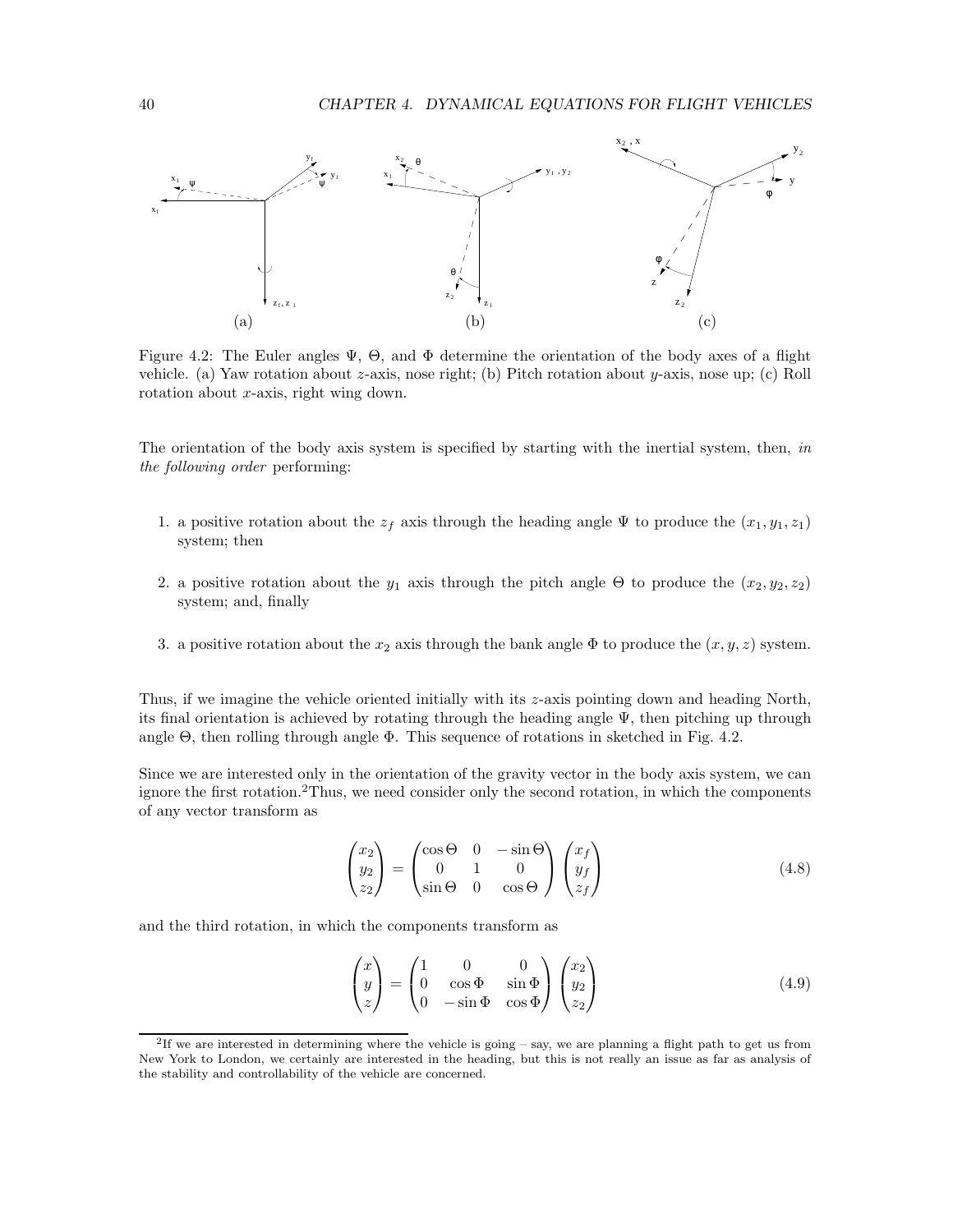Thus, the rotation matrix from the inertial frame to the body fixed system is seen to be

$$
\begin{pmatrix} x \ y \ z \end{pmatrix} = \begin{pmatrix} 1 & 0 & 0 \ 0 & \cos \Phi & \sin \Phi \\ 0 & -\sin \Phi & \cos \Phi \end{pmatrix} \begin{pmatrix} \cos \Theta & 0 & -\sin \Theta \\ 0 & 1 & 0 \\ \sin \Theta & 0 & \cos \Theta \end{pmatrix} \begin{pmatrix} x_f \\ y_f \\ z_f \end{pmatrix}
$$

$$
= \begin{pmatrix} \cos \Theta & 0 & -\sin \Theta \\ \sin \Theta \sin \Phi & \cos \Phi & \cos \Theta \sin \Phi \\ \sin \Theta \cos \Phi & -\sin \Phi & \cos \Theta \cos \Phi \end{pmatrix} \begin{pmatrix} x_f \\ y_f \\ z_f \end{pmatrix}
$$
(4.10)

The components of the gravitational acceleration in the body-fixed system are, therefore,

$$
\begin{pmatrix} g_x \\ g_y \\ g_z \end{pmatrix} = \begin{pmatrix} \cos \Theta & 0 & -\sin \Theta \\ \sin \Theta \sin \Phi & \cos \Phi & \cos \Theta \sin \Phi \\ \sin \Theta \cos \Phi & -\sin \Phi & \cos \Theta \cos \Phi \end{pmatrix} \begin{pmatrix} 0 \\ 0 \\ g_0 \end{pmatrix} = g_0 \begin{pmatrix} -\sin \Theta \\ \cos \Theta \sin \Phi \\ \cos \Theta \cos \Phi \end{pmatrix}
$$
(4.11)

The force equations can thus be written as

$$
\begin{pmatrix} X \ Y \ Z \end{pmatrix} + mg_0 \begin{pmatrix} -\sin \Theta \\ \cos \Theta \sin \Phi \\ \cos \Theta \cos \Phi \end{pmatrix} = m \begin{pmatrix} \dot{u} + qw - rv \\ \dot{v} + ru - pw \\ \dot{w} + pv - qu \end{pmatrix}
$$
(4.12)

where  $(X, Y, Z)$  are the components of the net aerodynamic and propulsive forces acting on the vehicle, which will be characterized in subsequent sections.

#### 4.1.2 Moment Equations

The vector form of the equation relating the net torque to the rate of change of angular momentum is

$$
\vec{G} = \begin{pmatrix} L \\ M \\ N \end{pmatrix} = \int_{m} (\vec{r} \times \vec{a}) \, dm \tag{4.13}
$$

where  $(L, M, N)$  are the components about the  $(x, y, z)$  body axes, respectively, of the net aerodynamic and propulsive moments acting on the vehicle. Note that there is no net moment due to the gravitational forces, since the origin of the body-axis system has been chosen at the center of mass of the vehicle. The components of Eq. $(4.13)$  can be written as

$$
L = \int_{m} (y\ddot{z} - z\ddot{y}) dm
$$
  
\n
$$
M = \int_{m} (z\ddot{x} - x\ddot{z}) dm
$$
  
\n
$$
N = \int_{m} (x\ddot{y} - y\ddot{x}) dm
$$
\n(4.14)

where  $\ddot{x}$ ,  $\ddot{y}$ , and  $\ddot{z}$  are the net accelerations in an inertial system instantaneously coincident with the body axis system, as given in Eqs. (4.4).

When Eqs. (4.4) are substituted into Eqs. (4.14), the terms in the resulting integrals are either linear or quadratic in the coordinates. Since the origin of the body-axis system is at the vehicle c.g.,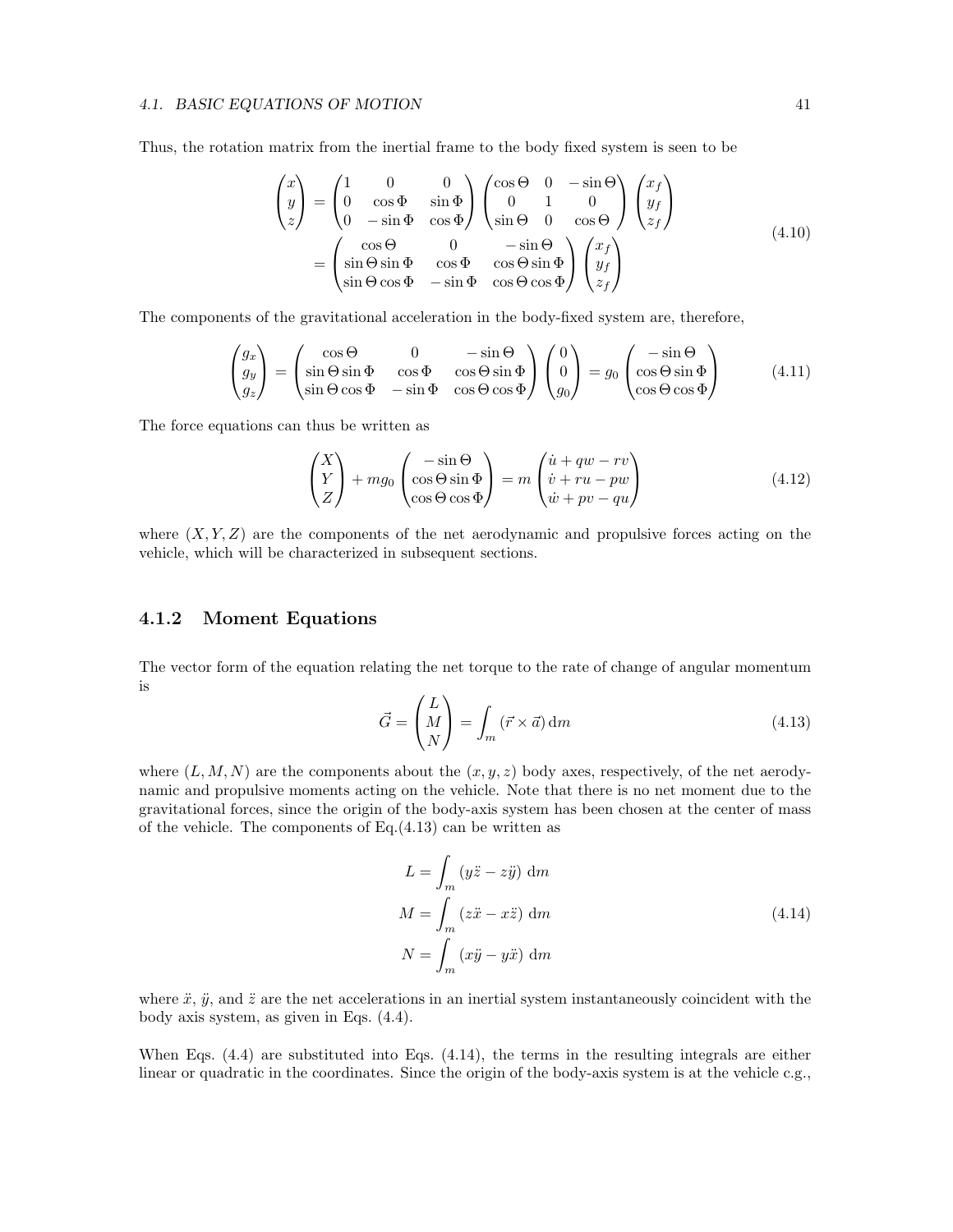Eqs. (4.6) apply and the linear terms integrate to zero. The quadratic terms can be expressed in terms of the moments of inertia

$$
I_x = \int_m (y^2 + z^2) dm
$$
  
\n
$$
I_y = \int_m (z^2 + x^2) dm
$$
  
\n
$$
I_z = \int_m (x^2 + y^2) dm
$$
\n(4.15)

and the product of inertia

$$
I_{xz} = \int_m xz \, dm \tag{4.16}
$$

Note that the products of inertia  $I_{xy} = I_{yz} = 0$ , since the y-axis is perpendicular to the assumed plane of symmetry of the vehicle.

Equations (4.14) can then be written as

$$
L = I_x \dot{p} + (I_z - I_y) qr - I_{xz} (pq + \dot{r})
$$
  
\n
$$
M = I_y \dot{q} + (I_x - I_z) rp - I_{xz} (p^2 - r^2)
$$
  
\n
$$
N = I_z \dot{r} + (I_y - I_x) pq - I_{xz} (qr - \dot{p})
$$
\n(4.17)

Note that if principal axes are used, so that  $I_{xz} \equiv 0$ , Eqs. (4.17) simplify to

$$
L = I_x \dot{p} + (I_z - I_y) \, qr
$$
  
\n
$$
M = I_y \dot{q} + (I_x - I_z) \, rp
$$
  
\n
$$
N = I_z \dot{r} + (I_y - I_x) \, pq
$$
\n(4.18)

## 4.2 Linearized Equations of Motion

The equations developed in the preceding section completely describe the motion of a flight vehicle, subject to the prescribed aerodynamic (and propulsive) forces and moments. These equations are nonlinear and coupled, however, and generally can be solved only numerically, yielding relatively little insight into the dependence of the stability and controllability of the vehicle on basic aerodynamic parameters of the vehicle.

A great deal, however, can be learned by studying linear approximations to these equations. In this approach, we analyze the solutions to the equations describing *small perturbations* about an equilibrium flight condition. The greatest simplification of the equations arises when the equilibrium condition is chosen to correspond to a *longitudinal* equilibrium, in which the velocity and gravity vectors lie in the plane of symmetry of the vehicle; the most common choice corresponds to unaccelerated flight – i.e., to level, unaccelerated flight, or to steady climbing (or descending) flight. Such a linear analysis has been remarkably successful in flight dynamics applications,<sup>3</sup>primarily because:

 $3$ This statement should be interpreted in the context of the difficulty of applying similar linear analyses to other situations – e.g., to road vehicle dynamics, in which the stability derivatives associated with tire forces are notoriously nonlinear.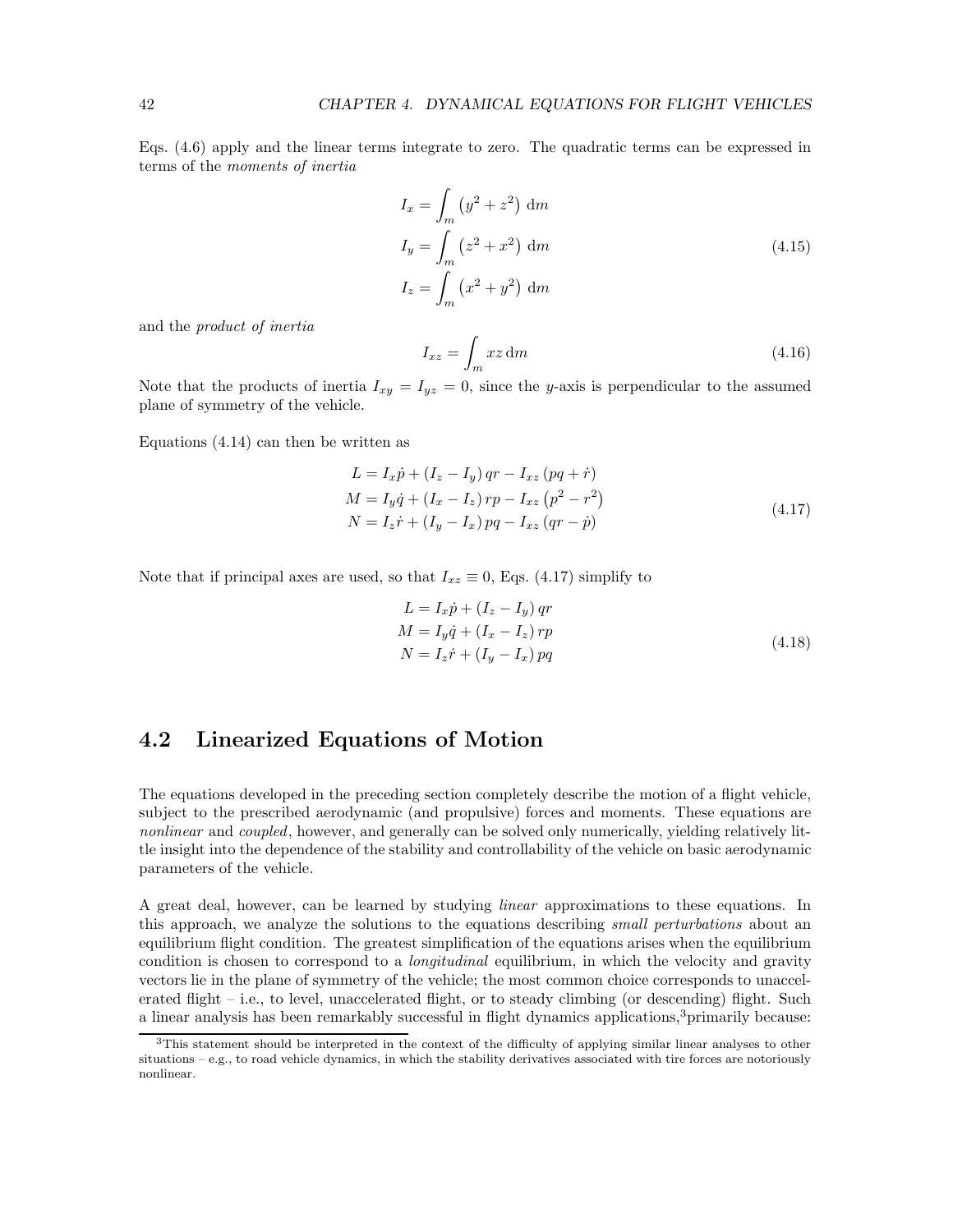#### 4.2. LINEARIZED EQUATIONS OF MOTION 43

- 1. Over a fairly broad range of flight conditions of practical importance, the aerodynamic forces and moments are well-approximated as linear functions of the state variables; and
- 2. Normal flight situations correspond to relatively small variations in the state variables; in fact, relatively small disturbances in the state variables can lead to significant accelerations, i.e., to flight of considerable violence, which we normally want to avoid.

Finally, we should emphasize the caveat that these linear analyses are not good approximations in some cases – particularly for spinning or post-stall flight situations.

Thus, we will consider

- 1. Perturbations from a longitudinal trim condition;
- 2. Using stability axes;

so we can describe the state variables as

$$
u = u_0 + u(t), \qquad p = p(t)
$$
  
\n
$$
v = v(t), \qquad q = q(t)
$$
  
\n
$$
w = w(t), \qquad r = r(t)
$$
  
\n
$$
\theta = \Theta_0 + \theta(t), \qquad \Phi = \phi(t)
$$
\n(4.19)

Variables with the subscript  $_0$  correspond to the original equilibrium (trim) state. Note that only the axial velocity u and pitch angle  $\theta$  have non-zero equilibrium values. The trim values of all lateral/directional variables  $(v, p, r, \text{ and } \Phi)$  are zero because the initial trim condition corresponds to longitudinal equilibrium; the equilibrium value of  $w$  is zero because we are using stability axes; and the equilibrium pitch rate  $q$  is assumed zero as we are restricting the equilibrium state to have no normal acceleration.

The equations for the unperturbed initial equilibrium state then reduce to

$$
X_0 - mg_0 \sin \Theta_0 = 0
$$
  
\n
$$
Z_0 + mg_0 \cos \Theta_0 = 0
$$
  
\n
$$
M_0 = L_0 = Y_0 = N_0 = 0
$$
\n(4.20)

and we want to solve linear approximations to the equations

$$
X_0 + \Delta X - mg_0 \sin (\Theta_0 + \theta) = m (\dot{u} + qw - rv)
$$
  
\n
$$
Y_0 + \Delta Y + mg_0 \cos (\Theta_0 + \theta) \sin \phi = m (\dot{v} + r(u_0 + u) - pw)
$$
  
\n
$$
Z_0 + \Delta Z + mg_0 \cos (\Theta_0 + \theta) \cos \phi = m (\dot{w} + pv - q(u_0 + u))
$$
\n(4.21)

and

$$
\Delta L = I_x \dot{p} + (I_z - I_y) \, qr - I_{xz} \left( pq + \dot{r} \right)
$$
  
\n
$$
\Delta M = I_y \dot{q} + (I_x - I_z) \, rp + I_{xz} \left( p^2 - r^2 \right)
$$
  
\n
$$
\Delta N = I_z \dot{r} + (I_y - I_x) \, pq + I_{xz} \left( qr - \dot{p} \right)
$$
\n(4.22)

Since we assume that all perturbation quantities are small, we can approximate

$$
\sin (\Theta_0 + \theta) \approx \sin \Theta_0 + \theta \cos \Theta_0
$$
  
\n
$$
\cos (\Theta_0 + \theta) \approx \cos \Theta_0 - \theta \sin \Theta_0
$$
\n(4.23)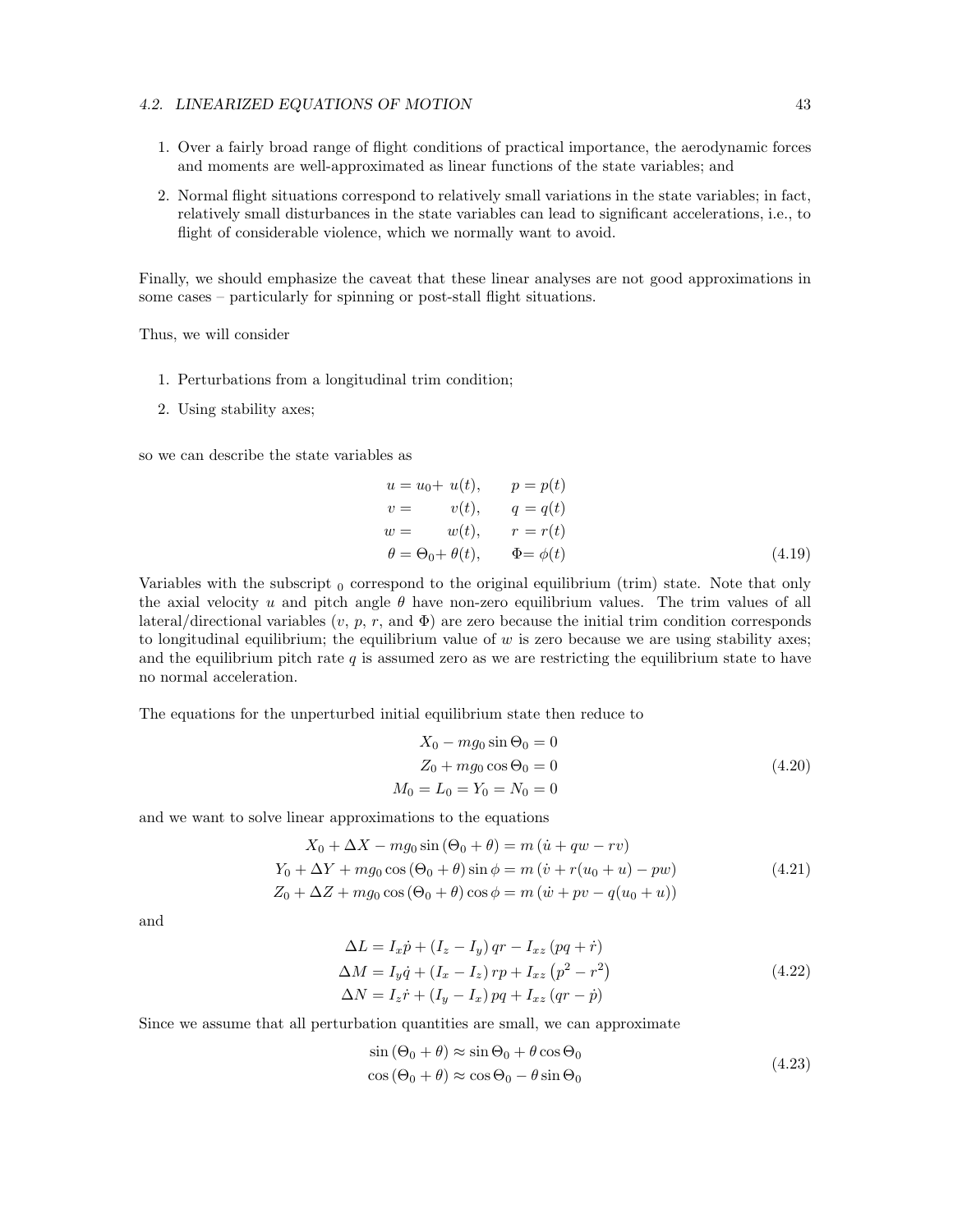and

$$
\sin \Phi = \sin \phi \approx \phi
$$
  
\n
$$
\cos \Phi = \cos \phi \approx 1
$$
\n(4.24)

Thus, after making these approximations, subtracting the equilibrium equations, and neglecting terms that are quadratic in the small perturbations, the force equations can be written

$$
\Delta X - mg_0 \cos \Theta_0 \theta = m\dot{u}
$$
  
\n
$$
\Delta Y + mg_0 \cos \Theta_0 \phi = m(\dot{v} + u_0 r)
$$
  
\n
$$
\Delta Z - mg_0 \sin \Theta_0 \theta = m(\dot{w} - u_0 q)
$$
\n(4.25)

and the moment equations can be written

$$
\Delta L = I_x \dot{p} - I_{xz} \dot{r}
$$
  
\n
$$
\Delta M = I_y \dot{q}
$$
  
\n
$$
\Delta N = I_z \dot{r} - I_{xz} \dot{p}
$$
\n(4.26)

## 4.3 Representation of Aerodynamic Forces and Moments

The perturbations in aerodynamic forces and moments are functions of both, the perturbations in state variables and control inputs. The most important dependencies can be represented as follows. The dependencies in the equations describing the longitudinal state variables can be written

$$
\Delta X = \frac{\partial X}{\partial u} u + \frac{\partial X}{\partial w} w + \frac{\partial X}{\partial \delta_e} \delta_e + \frac{\partial X}{\partial \delta_T} \delta_T
$$
  
\n
$$
\Delta Z = \frac{\partial Z}{\partial u} u + \frac{\partial Z}{\partial w} w + \frac{\partial Z}{\partial w} \dot{w} + \frac{\partial Z}{\partial q} q + \frac{\partial Z}{\partial \delta_e} \delta_e + \frac{\partial Z}{\partial \delta_T} \delta_T
$$
  
\n
$$
\Delta M = \frac{\partial M}{\partial u} u + \frac{\partial M}{\partial w} w + \frac{\partial M}{\partial \dot{w}} \dot{w} + \frac{\partial M}{\partial q} q + \frac{\partial M}{\partial \delta_e} \delta_e + \frac{\partial M}{\partial \delta_T} \delta_T
$$
\n(4.27)

In these equations, the control variables  $\delta_e$  and  $\delta_T$  correspond to perturbations from trim in the elevator and thrust (throttle) settings. Note that the  $Z$  force and pitching moment  $M$  are assumed to depend on both the rate of change of angle of attack  $\dot{w}$  and the pitch rate  $q$ , but the dependence of the X force on these variables is neglected.

Also, the dependencies in the equations describing the lateral/directional state variables can be written

$$
\Delta Y = \frac{\partial Y}{\partial v} v + \frac{\partial Y}{\partial p} p + \frac{\partial Y}{\partial r} r + \frac{\partial Y}{\partial \delta_r} \delta_r
$$
  
\n
$$
\Delta L = \frac{\partial L}{\partial v} v + \frac{\partial L}{\partial p} p + \frac{\partial L}{\partial r} r + \frac{\partial L}{\partial \delta_r} \delta_r + \frac{\partial L}{\partial \delta_a} \delta_a
$$
  
\n
$$
\Delta N = \frac{\partial N}{\partial v} v + \frac{\partial N}{\partial p} p + \frac{\partial N}{\partial r} r + \frac{\partial N}{\partial \delta_r} \delta_r + \frac{\partial N}{\partial \delta_a} \delta_a
$$
\n(4.28)

In these equations, the variables  $\delta_r$  and  $\delta_a$  represent the perturbations from trim in the rudder and aileron control settings.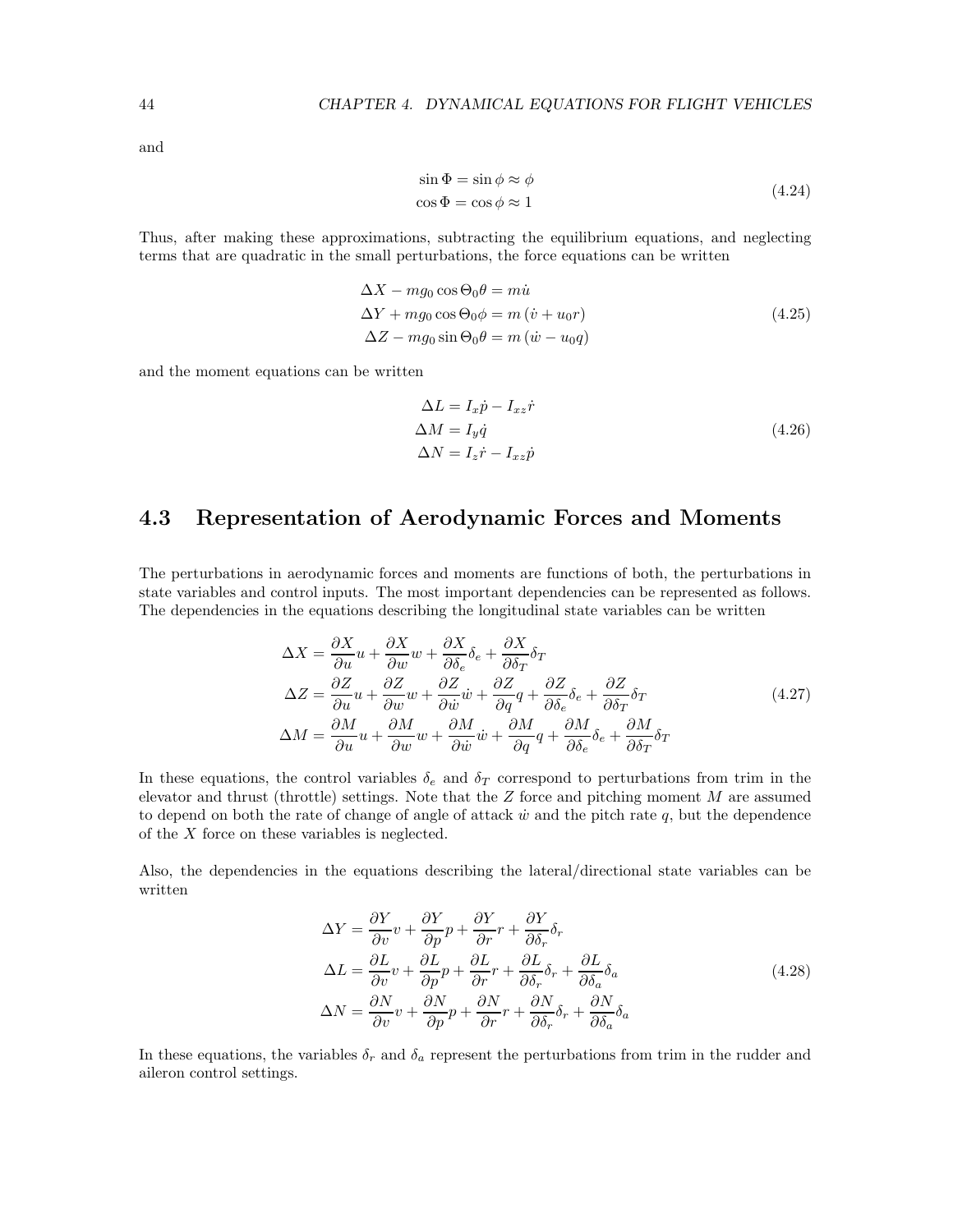Note that the representations in Eqs. (4.27) and (4.28) are completely decoupled. That is, the perturbations in longitudinal forces and moments  $(\Delta X, \Delta Z, \Delta M)$  depend neither on the lateral/directional perturbations  $(v, p, \text{ and } r)$  nor the lateral/directional control inputs  $(\delta_r \text{ and } \delta_a);$ And the perturbations in lateral/directional forces and moments  $(\Delta Y, \Delta L, \text{and } \Delta N)$  depend neither on the longitudinal perturbations  $(u, w, \dot{w}, \text{and } q)$  nor the longitudinal control inputs  $(\delta_e \text{ and } \delta_T)$ . This is a good approximation for vehicles with left/right symmetry. This decoupling is exact for the dependence of the lateral/directional forces and moments on the longitudinal state variables, since a change in a longitudinal variable, say angle of attack, cannot produce a change in the side force, rolling moment, or yawing moment, for a perfectly symmetric vehicle. The decoupling is only approximate for the dependence of the longitudinal forces and moments on the lateral/directional state variables, since a change in a lateral/directional variable, say roll rate, produces no change in axial or vertical force or pitching moment only to within first order for a symmetric vehicle. Consider, for example, the change in lift force due to roll rate. The increased lift on the down-going wing is canceled by the decreased lift on the upgoing wing only to within the linear approximation.

The final form of the dimensional small-perturbation equations is developed by defining the stability derivatives corresponding to force perturbations by dividing them by the vehicle mass, and by defining the stability derivatives corresponding to moment perturbations by dividing them by the corresponding moments of inertia of the vehicle. Thus, we define

$$
X_u \equiv \frac{1}{m} \frac{\partial X}{\partial u}, \qquad X_w \equiv \frac{1}{m} \frac{\partial X}{\partial w}, \qquad \dots \qquad X_{\delta_T} \equiv \frac{1}{m} \frac{\partial X}{\partial \delta_T};
$$
  
\n
$$
Y_v \equiv \frac{1}{m} \frac{\partial Y}{\partial v}, \qquad Y_p \equiv \frac{1}{m} \frac{\partial Y}{\partial p}, \qquad \dots \qquad Y_{\delta_r} \equiv \frac{1}{m} \frac{\partial Y}{\partial \delta_r};
$$
  
\n
$$
Z_u \equiv \frac{1}{m} \frac{\partial Z}{\partial u}, \qquad Z_w \equiv \frac{1}{m} \frac{\partial Z}{\partial w}, \qquad \dots \qquad Z_{\delta_T} \equiv \frac{1}{m} \frac{\partial Z}{\partial \delta_T};
$$
  
\n(4.29)

and

$$
L_v \equiv \frac{1}{I_x} \frac{\partial L}{\partial v}, \qquad L_p \equiv \frac{1}{I_x} \frac{\partial L}{\partial p}, \qquad \dots \qquad L_{\delta_a} \equiv \frac{1}{I_x} \frac{\partial L}{\partial \delta_a};
$$
  
\n
$$
M_u \equiv \frac{1}{I_y} \frac{\partial M}{\partial u}, \qquad M_w \equiv \frac{1}{I_y} \frac{\partial M}{\partial w}, \qquad \dots \qquad M_{\delta_T} \equiv \frac{1}{I_y} \frac{\partial M}{\partial \delta_T};
$$
  
\n
$$
N_v \equiv \frac{1}{I_z} \frac{\partial N}{\partial v}, \qquad N_p \equiv \frac{1}{I_z} \frac{\partial N}{\partial p}, \qquad \dots \qquad N_{\delta_a} \equiv \frac{1}{I_z} \frac{\partial N}{\partial \delta_a}.
$$
\n(4.30)

It is important to emphasize that the quantities defined by these equations are not to be interpreted simply as (the usual mathematical notation for) partial derivatives but, rather, are the expected partial derivatives divided by the vehicle mass or appropriate moment of inertia.

When these definitions are substituted back into Eqs. (4.27) and (4.28), and these representations are then used in Eqs.  $(4.25)$  and  $(4.26)$ , we arrive at the *small-disturbance equations for longitudinal* motions:

$$
\left[\frac{d}{dt} - X_u\right]u + g_0 \cos\Theta_0 \theta - X_w w = X_{\delta_e} \delta_e + X_{\delta_T} \delta_T
$$

$$
-Z_u u + \left[ (1 - Z_w) \frac{d}{dt} - Z_w \right] w - \left[ u_0 + Z_q \right] q + g_0 \sin\Theta_0 \theta = Z_{\delta_e} \delta_e + Z_{\delta_T} \delta_T \qquad (4.31)
$$

$$
-M_u u - \left[ M_w \frac{d}{dt} + M_w \right] w + \left[ \frac{d}{dt} - M_q \right] q = M_{\delta_e} \delta_e + M_{\delta_T} \delta_T
$$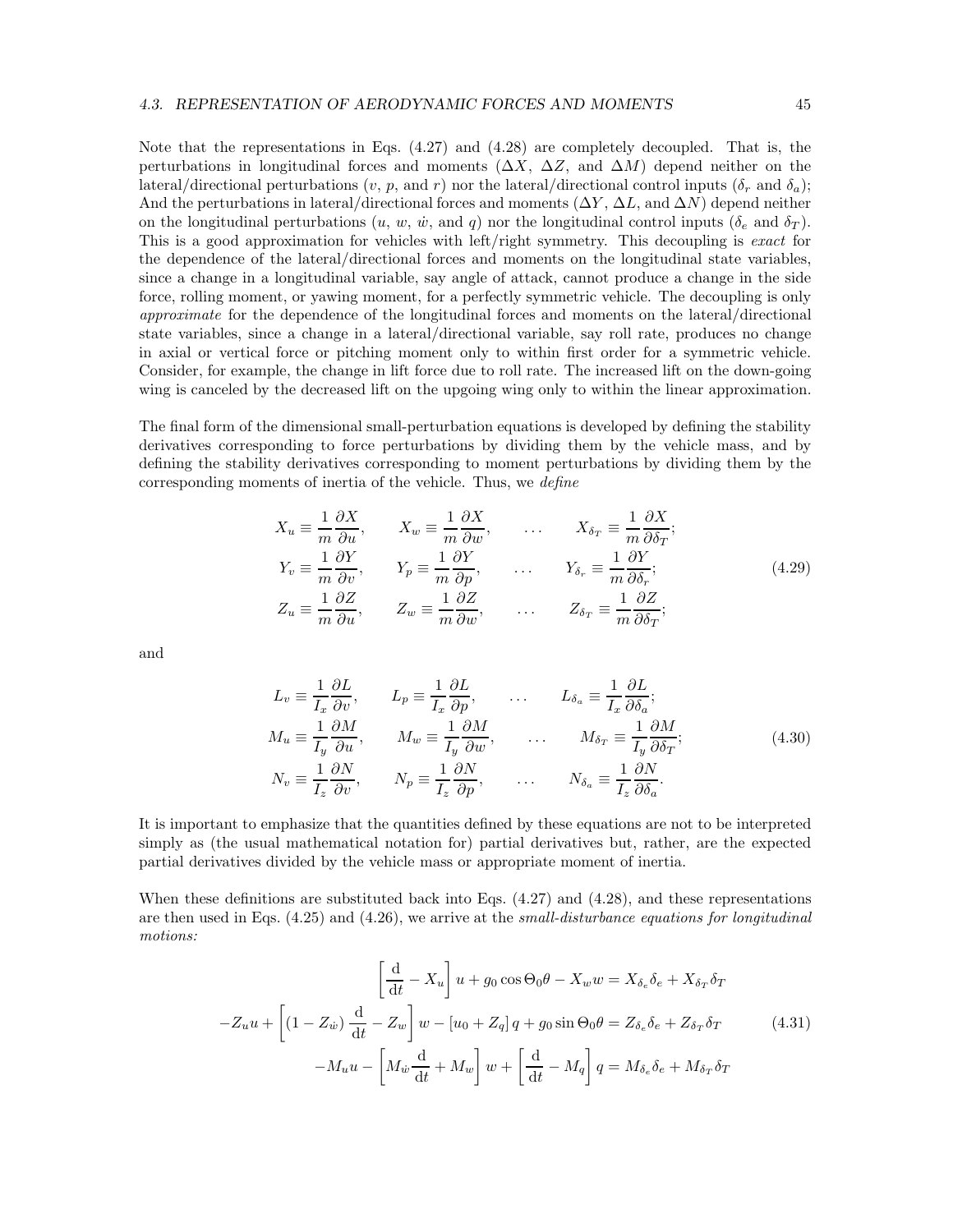and the small-disturbance equations for lateral/directional motions:

$$
\begin{aligned}\n\left[\frac{\mathrm{d}}{\mathrm{d}t} - Y_v\right] v - Y_p p + \left[u_0 - Y_r\right] r - g_0 \cos \Theta_0 \phi &= Y_{\delta_r} \delta_r \\
-L_v v + \left[\frac{\mathrm{d}}{\mathrm{d}t} - L_p\right] p - \left[\frac{I_{xz}}{I_x} \frac{\mathrm{d}}{\mathrm{d}t} + L_r\right] r &= L_{\delta_r} \delta_r + L_{\delta_a} \delta_a \\
-N_v v - \left[\frac{I_{xz}}{I_z} \frac{\mathrm{d}}{\mathrm{d}t} + N_p\right] p + \left[\frac{\mathrm{d}}{\mathrm{d}t} - N_r\right] r &= N_{\delta_r} \delta_r + N_{\delta_a} \delta_a\n\end{aligned}\n\tag{4.32}
$$

#### 4.3.1 Longitudinal Stability Derivatives

In order to solve the equations describing longitudinal vehicle motions, we need to be able to evaluate all the coefficients appearing in Eqs. (4.31). This means we need to be able to provide estimates for the derivatives of X, Z, and M with respect to the relevant independent variables u, w,  $\dot{w}$ , and q. These stability derivatives usually are expressed in terms of dimensionless aerodynamic coefficient derivatives. For example, we can express the stability derivative  $X_u$  as

$$
X_u \equiv \frac{1}{m} \frac{\partial X}{\partial u} = \frac{1}{m} \frac{\partial}{\partial u} \left[ Q S \mathbf{C}_X \right] = \frac{Q S}{m u_0} \left[ 2 \mathbf{C}_{X0} + \mathbf{C}_{Xu} \right] \tag{4.33}
$$

where

$$
\mathbf{C}_{Xu} \equiv \frac{\partial \mathbf{C}_{X}}{\partial (u/u_0)}\tag{4.34}
$$

is the derivative of the dimensionless  $X$ -force coefficient with respect to the dimensionless velocity  $u/u_0$ . Note that the first term in the final expression of Eq. (4.33) arises because the dynamic pressure Q is, itself, a function of the flight velocity  $u_0 + u$ . Similar expressions can be developed for all the required derivatives.

Derivatives with respect to vertical velocity perturbations  $w$  are related to aerodynamic derivatives with respect to angle of attack  $\alpha$ , since

$$
\alpha = \tan^{-1}\left(\frac{w}{u}\right) \approx \frac{w}{u_0} \tag{4.35}
$$

Then, for example

$$
Z_w \equiv \frac{1}{m} \frac{\partial Z}{\partial w} = \frac{1}{m} \frac{\partial}{\partial (u_0 \alpha)} \left[ QS \mathbf{C}_Z \right] = \frac{QS}{mu_0} \mathbf{C}_{Z\alpha}
$$
(4.36)

Derivatives with respect to pitch rate  $q$  are related to aerodynamic derivatives with respect to dimensionless pitch rate  $\hat{q} \equiv \frac{\bar{c}q}{2u_0}$ . Thus, for example

$$
M_q \equiv \frac{1}{I_y} \frac{\partial M}{\partial q} = \frac{1}{I_y} \frac{\partial}{\partial \left(\frac{2u_0 \hat{q}}{\bar{c}}\right)} \left[QS \bar{c} \mathbf{C}_m\right] = \frac{Q S \bar{c}^2}{2I_y u_0} \mathbf{C}_{mq}
$$
(4.37)

where

$$
\mathbf{C}_{mq} \equiv \frac{\partial \mathbf{C}_m}{\partial \hat{q}} \tag{4.38}
$$

is the derivative of the dimensionless pitching moment coefficient with respect to the dimensionless pitch rate  $\hat{q}$ . In a similar way, dimensionless derivatives with respect to rate of change of angle of attack  $\dot{\alpha}$  are expressed in terms of the dimensionless rate of change  $\hat{\dot{\alpha}} = \frac{\bar{c}\dot{\alpha}}{2u_0}$ .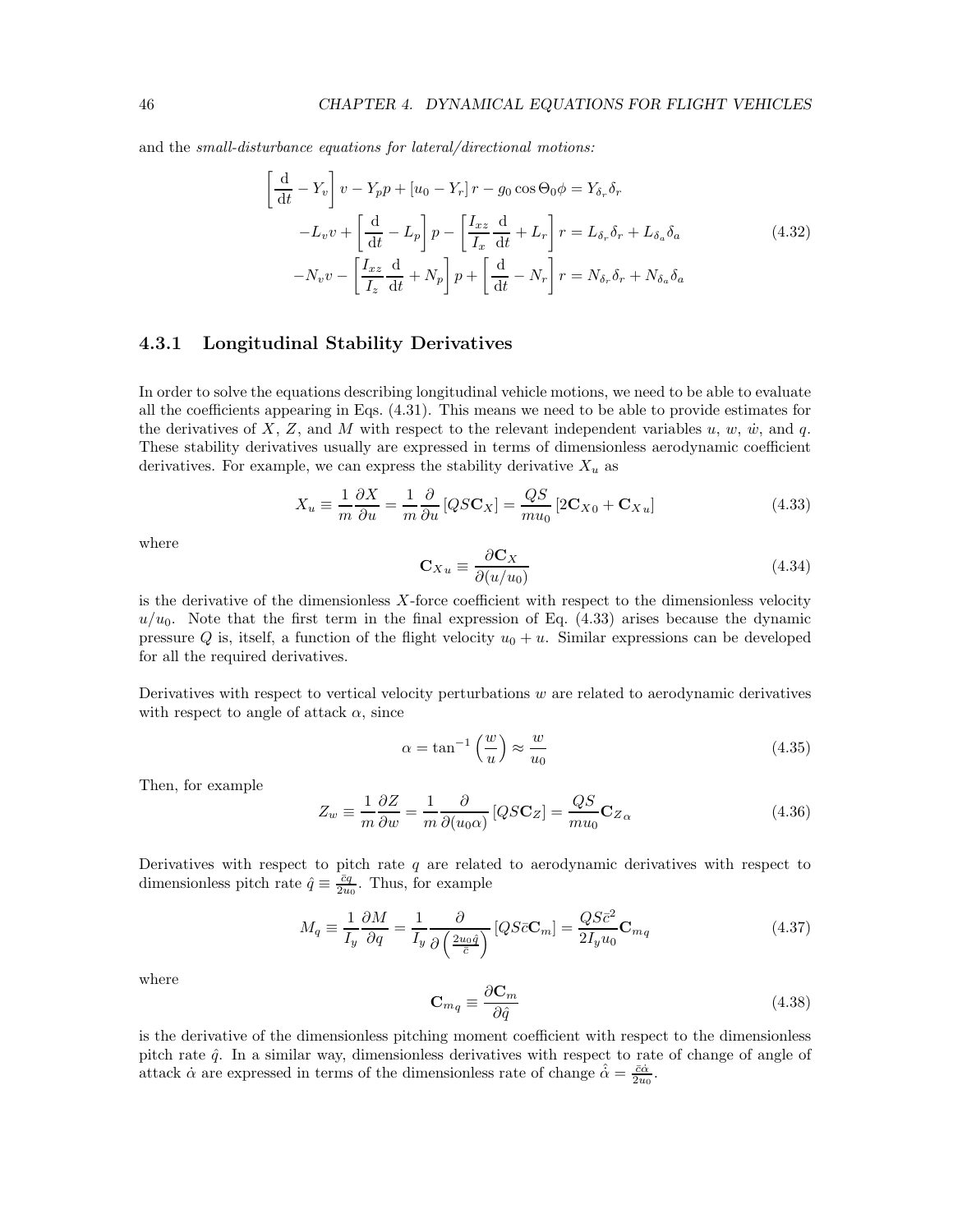| Variable         |                                                                                                                                                              |                                                                           |                                                                               |
|------------------|--------------------------------------------------------------------------------------------------------------------------------------------------------------|---------------------------------------------------------------------------|-------------------------------------------------------------------------------|
| u                | $X_u = \frac{QS}{m u_0} \left[ 2\mathbf{C}_{X0} + \mathbf{C}_{Xu} \right] \middle  Z_u = \frac{QS}{m u_0} \left[ 2\mathbf{C}_{Z0} + \mathbf{C}_{Zu} \right]$ |                                                                           | $M_u = \frac{Q S \bar{c}}{I_u u_0} \mathbf{C}_{m u}$                          |
| w                | $X_w = \frac{QS}{m u_0} \mathbf{C}_{X\alpha}$                                                                                                                | $Z_w = \frac{QS}{m u_0} \mathbf{C}_{Z\alpha}$                             | $M_w = \frac{QS\bar{c}}{I_u u_0} \mathbf{C}_{m\alpha}$                        |
| $\dot{w}$        | $X_{ii} = 0$                                                                                                                                                 | $Z_{\dot{w}} = \frac{Q S \bar{c}}{2 m u_0^2} \mathbf{C}_{Z \dot{\alpha}}$ | $M_{\dot{w}} = \frac{Q S \bar{c}^2}{2 I_u u_0^2} \mathbf{C}_{m \dot{\alpha}}$ |
| $\boldsymbol{q}$ | $X_q=0$                                                                                                                                                      | $Z_q = \frac{Q S \bar{c}}{2 m u_0} \mathbf{C}_{Zq}$                       | $M_q = \frac{QS\bar{c}^2}{2I_yu_0} \mathbf{C}_{mq}$                           |

Table 4.1: Relation of dimensional stability derivatives for longitudinal motions to dimensionless derivatives of aerodynamic coefficients.

Expressions for all the dimensional stability derivatives appearing in Eqs. (4.31) in terms of the dimensionless aerodynamic coefficient derivatives are summarized in Table 4.1.

#### Aerodynamic Derivatives

In this section we relate the dimensionless derivatives of the preceding section to the usual aerodynamic derivatives, and provide simple formulas for estimating them. It is natural to express the axial and normal force coefficients in terms of the lift and drag coefficients, but we must take into account the fact that perturbations in angle of attack will rotate the lift and drag vectors with respect to the body axes. Here, consistent with Eq. (4.35), we define the angle of attack as the angle between the instantaneous vehicle velocity vector and the  $x$ -axis, and also assume that the propulsive thrust is aligned with the  $x$ -axis. Thus, as seen in Fig. 4.3, we have to within terms linear in angle of attack

$$
\mathbf{C}_X = \mathbf{C}_T - \mathbf{C}_D \cos \alpha + \mathbf{C}_L \sin \alpha \approx \mathbf{C}_T - \mathbf{C}_D + \mathbf{C}_L \alpha
$$
  
\n
$$
\mathbf{C}_Z = -\mathbf{C}_D \sin \alpha - \mathbf{C}_L \cos \alpha \approx -\mathbf{C}_D \alpha - \mathbf{C}_L
$$
\n(4.39)

Here the thrust coefficient

$$
\mathbf{C}_T \equiv \frac{T}{QS} \tag{4.40}
$$

where  $T$  is the net propulsive thrust, assumed to be aligned with the x-axis of the body-fixed system. Since all the dimensionless coefficients in Eqs.  $(4.39)$  are normalized by the same quantity  $QS$ , the representations of forces and force coefficients are equivalent.

#### Speed Derivatives

We first consider the derivatives with respect to vehicle speed  $u$ . The derivative

$$
\mathbf{C}_{Xu} = \mathbf{C}_{Tu} - \mathbf{C}_{Du} \tag{4.41}
$$

represents the speed damping, and

$$
\mathbf{C}_{Du} = \mathbf{M} \frac{\partial \mathbf{C}_D}{\partial \mathbf{M}} \tag{4.42}
$$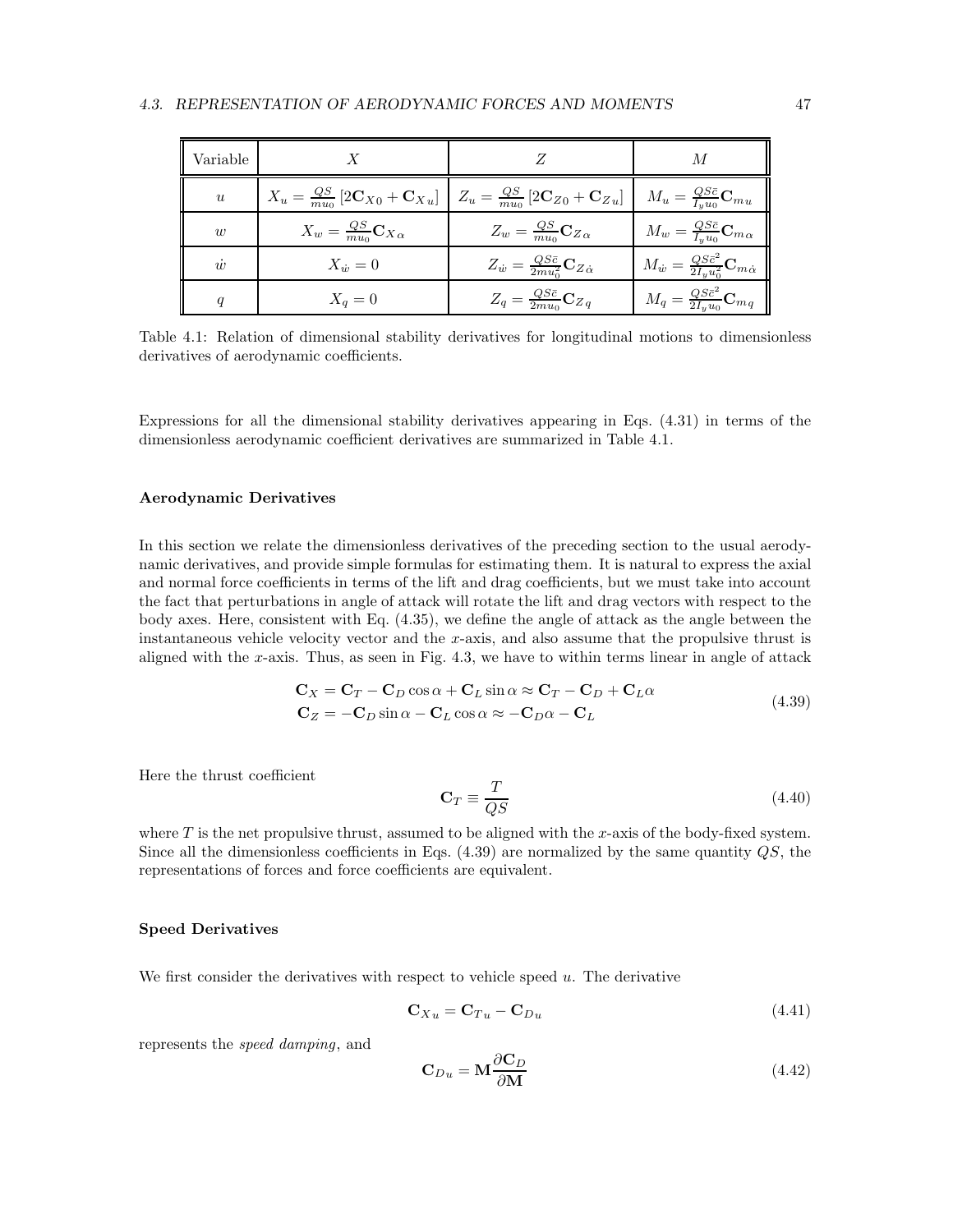

Figure 4.3: Orientation of body axes with respect to instantaneous vehicle velocity, illustrating relation between force components in body axes and lift and drag forces.

represents the contribution of compressibility effects to this derivative.

The contribution of the derivative  $\mathbf{C}_{T_u}$  must be estimated separately for the special cases of constant thrust (appropriate for jet-powered aircraft or for a power-off glide), or constant power (appropriate for piston-powered aircraft with constant-speed propellers). For the constant thrust case,

$$
\mathbf{C}_{Tu} = \frac{\partial}{\partial (u/u_0)} \left( \frac{T}{QS} \right) = -2\mathbf{C}_{T0}
$$
\n(4.43)

And for the constant power case,

$$
\mathbf{C}_{Tu} = \frac{\partial}{\partial (u/u_0)} \left( \frac{P}{QSu} \right) = -3\mathbf{C}_{T0}
$$
\n(4.44)

The equilibrium force equations shown in Eqs. (4.20) can be combined to express the equilibrium thrust coefficient as

$$
\mathbf{C}_{T0} = \mathbf{C}_{D0} + \mathbf{C}_{L0} \tan \Theta_0 \tag{4.45}
$$

which then gives

$$
\mathbf{C}_{Xu} = \begin{cases}\n-2\mathbf{C}_{D0} - 2\mathbf{C}_{L0} \tan \Theta_0 - \mathbf{M} \mathbf{C}_{D\mathbf{M}} & \text{for constant thrust} \\
-3\mathbf{C}_{D0} - 3\mathbf{C}_{L0} \tan \Theta_0 - \mathbf{M} \mathbf{C}_{D\mathbf{M}} & \text{for constant power}\n\end{cases}
$$
\n(4.46)

And, when these expressions are substituted into the equation for the dimensional stability derivative from the preceding section, we have

$$
X_u = \begin{cases} -\frac{QS}{mu_0} \left[ 2\mathbf{C}_{D0} + \mathbf{M}\mathbf{C}_{D\mathbf{M}} \right] & \text{for constant thrust} \\ -\frac{QS}{mu_0} \left[ 3\mathbf{C}_{D0} + \mathbf{C}_{L0} \tan \Theta_0 + \mathbf{M}\mathbf{C}_{D\mathbf{M}} \right] & \text{for constant power} \end{cases}
$$
(4.47)

The derivative of the normal force coefficient  $\mathbb{C}_Z$  with respect to vehicle speed u is simply

$$
\mathbf{C}_{Zu} = -\mathbf{C}_{Lu} \tag{4.48}
$$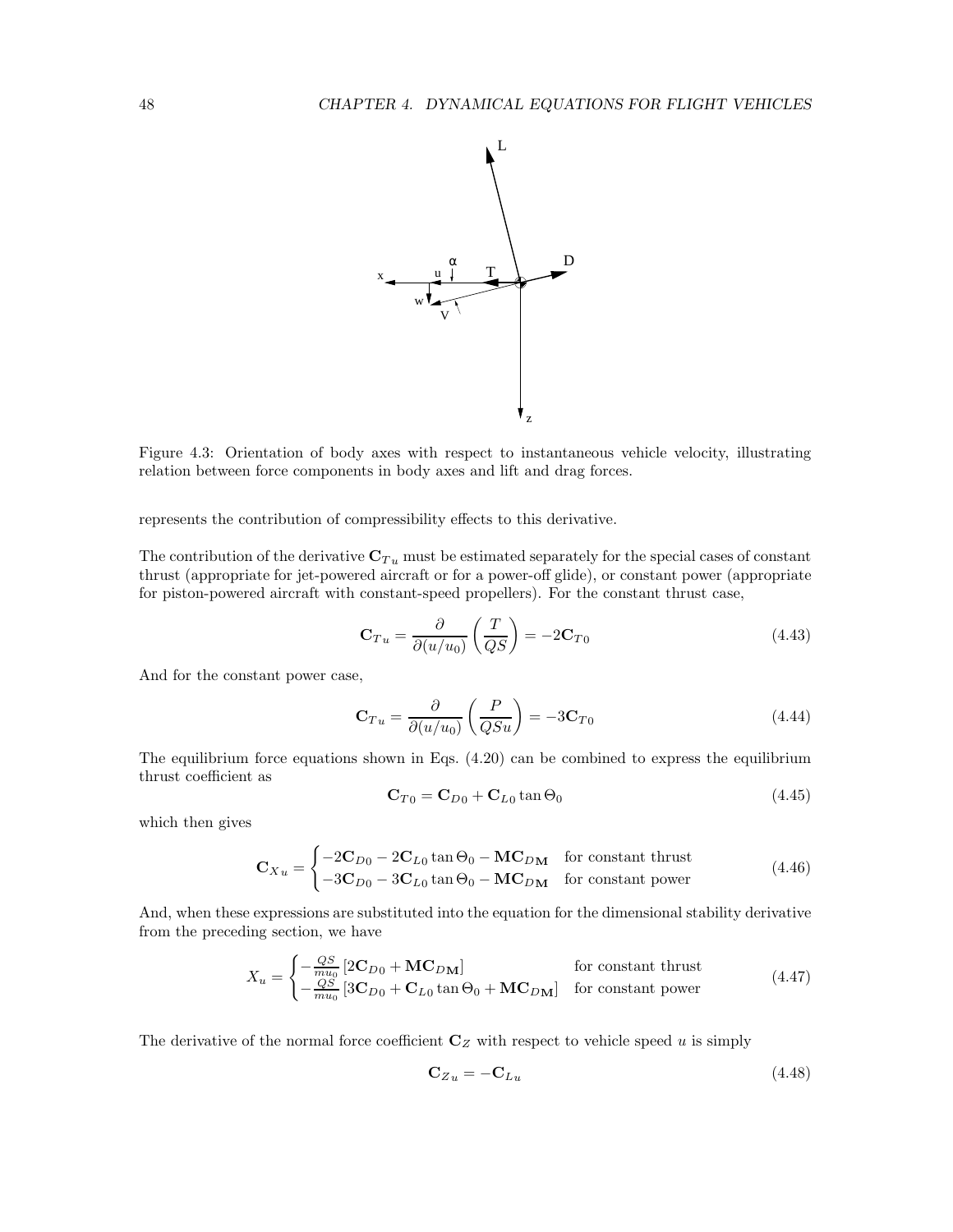since the drag coefficient contribution vanishes when evaluated at the initial trim condition, where  $\alpha = 0$ . The dependence of lift coefficient on speed arises due to compressibility and aeroelastic effects. We will neglect aeroelastic effects, but the effect of compressibility can be characterized as

$$
\mathbf{C}_{Lu} = \mathbf{M} \frac{\partial \mathbf{C}_{L}}{\partial \mathbf{M}} \tag{4.49}
$$

where  $M$  is the flight Mach number. The Prandtl-Glauert similarity law for subsonic flow gives

$$
\mathbf{C}_L = \frac{\mathbf{C}_L|_{\mathbf{M}=0}}{\sqrt{1 - \mathbf{M}^2}}\tag{4.50}
$$

which can be used to show that

$$
\frac{\partial \mathbf{C}_L}{\partial \mathbf{M}} = \frac{\mathbf{M}}{1 - \mathbf{M}^2} \mathbf{C}_{L0}
$$
(4.51)

whence

$$
\mathbf{C}_{Zu} = -\frac{\mathbf{M}^2}{1 - \mathbf{M}^2} \mathbf{C}_{L0}
$$
\n(4.52)

Use of the corresponding form of the Prandtl-Glauert rule for supersonic flow results in exactly the same formula. We then have for the dimensional stability derivative

$$
Z_u = -\frac{QS}{mu_0} \left[ 2\mathbf{C}_{L0} + \frac{\mathbf{M}^2}{1 - \mathbf{M}^2} \mathbf{C}_{L0} \right]
$$
 (4.53)

Finally, the change in pitching moment coefficient  $\mathbf{C}_m$  with speed u is generally due to effects of compressibility and aeroelastic deformation. The latter will again be neglected, so we have only the compressibility effect, which can be represented as

$$
\mathbf{C}_{m} = \mathbf{M} \frac{\partial \mathbf{C}_{m}}{\partial \mathbf{M}} \tag{4.54}
$$

so we have

$$
M_u = \frac{QSE}{I_y u_0} \mathbf{MC}_{m\mathbf{M}}
$$
\n(4.55)

#### Angle-of-Attack Derivatives

As mentioned earlier, the derivatives with respect to vertical velocity  $w$  are expressed in terms of derivatives with respect to angle of attack  $\alpha$ . Since from Eq. (4.39) we have

$$
\mathbf{C}_X = \mathbf{C}_T - \mathbf{C}_D + \mathbf{C}_L \alpha \tag{4.56}
$$

we have

$$
\mathbf{C}_{X\alpha} = \mathbf{C}_{T\alpha} - \mathbf{C}_{D\alpha} + \mathbf{C}_{L\alpha}\alpha + \mathbf{C}_{L} = -\mathbf{C}_{D\alpha} + \mathbf{C}_{L0}
$$
(4.57)

since we assume the propulsive thrust is independent of the angle of attack, i.e.,  $\mathbf{C}_{T\alpha} = 0$ . Using the parabolic approximation for the drag polar

$$
\mathbf{C}_D = \mathbf{C}_{D_p} + \frac{\mathbf{C}_L^2}{\pi e \mathbf{A} \mathbf{R}}
$$
(4.58)

we have

$$
\mathbf{C}_{D\alpha} = \frac{2\mathbf{C}_L}{\pi e \mathbf{A} \mathbf{R}} \mathbf{C}_{L\alpha} \tag{4.59}
$$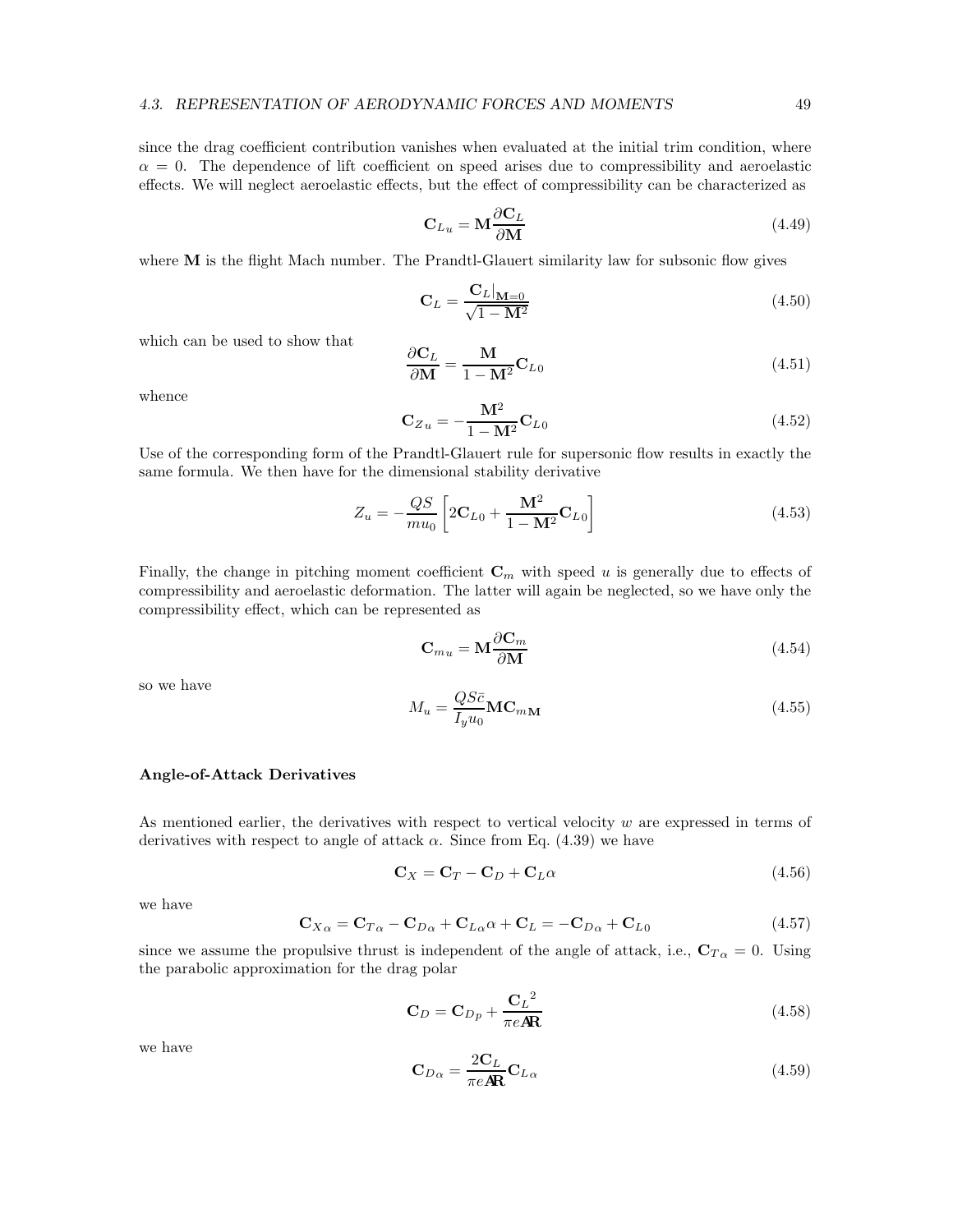and

$$
X_w = \frac{QS}{m u_0} \left( \mathbf{C}_{L0} - \frac{2 \mathbf{C}_{L0}}{\pi e \mathbf{A} \mathbf{R}} \mathbf{C}_{L\alpha} \right)
$$
(4.60)

Similarly, for the  $z$ -force coefficient Eq.  $(4.39)$  gives

$$
\mathbf{C}_Z = -\mathbf{C}_D \alpha - \mathbf{C}_L \tag{4.61}
$$

whence

$$
\mathbf{C}_{Z_{\alpha}} = -\mathbf{C}_{D0} - \mathbf{C}_{L_{\alpha}} \tag{4.62}
$$

so

$$
Z_w = -\frac{QS}{mu_0} \left( \mathbf{C}_{D0} + \mathbf{C}_{L\alpha} \right) \tag{4.63}
$$

Finally, the dimensional derivative of pitching moment with respect to vertical velocity  $w$  is given by

$$
M_w = \frac{QS\bar{c}}{I_y u_0} \mathbf{C}_{m\alpha} \tag{4.64}
$$

#### Pitch-rate Derivatives

The pitch rate derivatives have already been discussed in our review of static longitudinal stability. As seen there, the principal contribution is from the horizontal tail and is given by

$$
\mathbf{C}_{mq} = -2\eta \frac{\ell_t}{\bar{c}} V_H a_t \tag{4.65}
$$

and

$$
\mathbf{C}_{Lq} = 2\eta V_H a_t \tag{4.66}
$$

so

$$
\mathbf{C}_{Zq} = -\mathbf{C}_{Lq} = -2\eta V_H a_t \tag{4.67}
$$

The derivative  $\mathbf{C}_{X_q}$  is usually assumed to be negligibly small.

#### Angle-of-attack Rate Derivatives

The derivatives with respect to *rate of change* of angle of attack  $\dot{\alpha}$  arise primarily from the time lag associated with wing downwash affecting the horizontal tail. This affects the lift force on the horizontal tail and the corresponding pitching moment; the effect on vehicle drag usually is neglected.

The wing downwash is associated with the vorticity trailing behind the wing and, since vorticity is convected with the local fluid velocity, the time lag for vorticity to convect from the wing to the tail is approximately

$$
\Delta t = \frac{\ell_t}{u_0}
$$

The instantaneous angle of attack seen by the horizontal tail is therefore

$$
\alpha_t = \alpha + i_t - \varepsilon = \alpha + i_t - \left[\varepsilon_0 + \frac{\mathrm{d}\varepsilon}{\mathrm{d}\alpha} \left(\alpha - \dot{\alpha}\Delta t\right)\right] \tag{4.68}
$$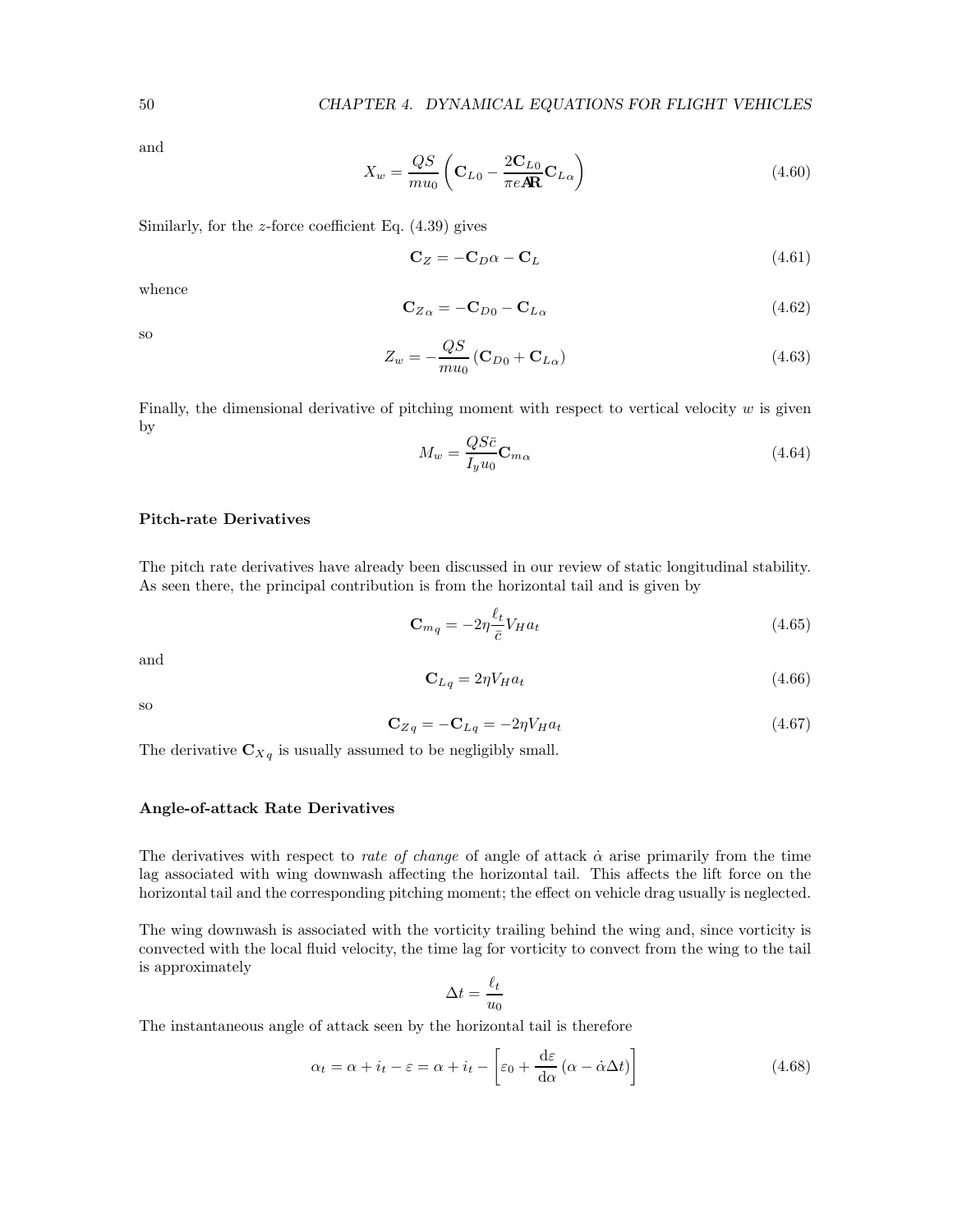so

$$
\frac{d\alpha_t}{d\dot{\alpha}} = \frac{d\varepsilon}{d\alpha} \Delta t = \frac{\ell_t}{u_0} \frac{d\varepsilon}{d\alpha}
$$
\n(4.69)

The rate of change of tail lift with  $\dot{\alpha}$  is then seen to be

$$
\frac{\mathrm{d}L_t}{\mathrm{d}\dot{\alpha}} = Q_t S_t a_t \frac{\ell_t}{u_0} \frac{\mathrm{d}\varepsilon}{\mathrm{d}\alpha} = \eta Q S_t a_t \frac{\ell_t}{u_0} \frac{\mathrm{d}\varepsilon}{\mathrm{d}\alpha} \tag{4.70}
$$

so the change in normal force coefficient with respect to dimensionless  $\dot{\alpha}$  is

$$
\mathbf{C}_{Z\dot{\alpha}} \equiv \frac{\partial \mathbf{C}_Z}{\partial \frac{\bar{c}\dot{\alpha}}{2u_0}} = -2\eta V_H a_t \frac{\mathrm{d}\varepsilon}{\mathrm{d}\alpha} \tag{4.71}
$$

The corresponding change in pitching moment is

$$
\frac{\mathrm{d}M_{\mathrm{cg}}}{\mathrm{d}\dot{\alpha}} = -\ell_t \frac{\mathrm{d}L_t}{\mathrm{d}\dot{\alpha}} = -\eta Q S_t a_t \frac{\ell_t^2}{u_0} \frac{\mathrm{d}\varepsilon}{\mathrm{d}\alpha} \tag{4.72}
$$

so the change in pitching moment coefficient with respect to dimensionless  $\dot{\alpha}$  is

$$
\mathbf{C}_{m\dot{\alpha}} \equiv \frac{\partial \mathbf{C}_{m}}{\partial \frac{\bar{c}\dot{\alpha}}{2u_{0}}} = -2\eta \frac{\ell_{t}}{\bar{c}} V_{H} a_{t} \frac{\mathrm{d}\varepsilon}{\mathrm{d}\alpha} = \frac{\ell_{t}}{\bar{c}} \mathbf{C}_{Z\dot{\alpha}}
$$
(4.73)

#### 4.3.2 Lateral/Directional Stability Derivatives

In order to solve the equations describing lateral/directional vehicle motions, we need to be able to evaluate all the coefficients appearing in Eqs. (4.32). This means we need to be able to provide estimates for the derivatives of Y, L, and N with respect to the relevant independent variables  $v$ ,  $p$ , and  $r$ . As for the longitudinal case, these stability derivatives usually are expressed in terms of dimensionless aerodynamic coefficient derivatives.

Derivatives with respect to lateral velocity perturbations  $v$  are related to aerodynamic derivatives with respect to angle of sideslip  $\beta$ , since

$$
\beta = \tan^{-1}\left(\frac{v}{V}\right) \approx \frac{v}{u_0} \tag{4.74}
$$

For example, we can express the stability derivative  $Y_v$  as

$$
Y_v \equiv \frac{1}{m} \frac{\partial Y}{\partial (u_0 \beta)} = \frac{1}{m u_0} \frac{\partial}{\partial \beta} [Q S \mathbf{C}_y] = \frac{Q S}{m u_0} \mathbf{C}_{y \beta} \tag{4.75}
$$

where

$$
\mathbf{C}_{y\beta} \equiv \frac{\partial \mathbf{C}_y}{\partial \beta} \tag{4.76}
$$

is the derivative of the dimensionless Y-force coefficient with respect to the sideslip angle  $\beta = v/u_0$ . Similar expressions can be developed for all the required derivatives.

Derivatives with respect to roll rate  $p$  and yaw rate  $r$  are related to aerodynamic derivatives with respect to the corresponding dimensionless rate, either  $\hat{p} \equiv \frac{pb}{2u_0}$ , or  $\hat{r} \equiv \frac{rb}{2u_0}$ . Thus, for example, the roll damping derivative

$$
L_p \equiv \frac{1}{I_x} \frac{\partial L}{\partial p} = \frac{1}{I_x} \frac{\partial}{\partial \left(\frac{2u_0 \hat{p}}{b}\right)} \left[ Q S b \mathbf{C}_l \right] = \frac{Q S b^2}{2 I_x u_0} \mathbf{C}_{lp} \tag{4.77}
$$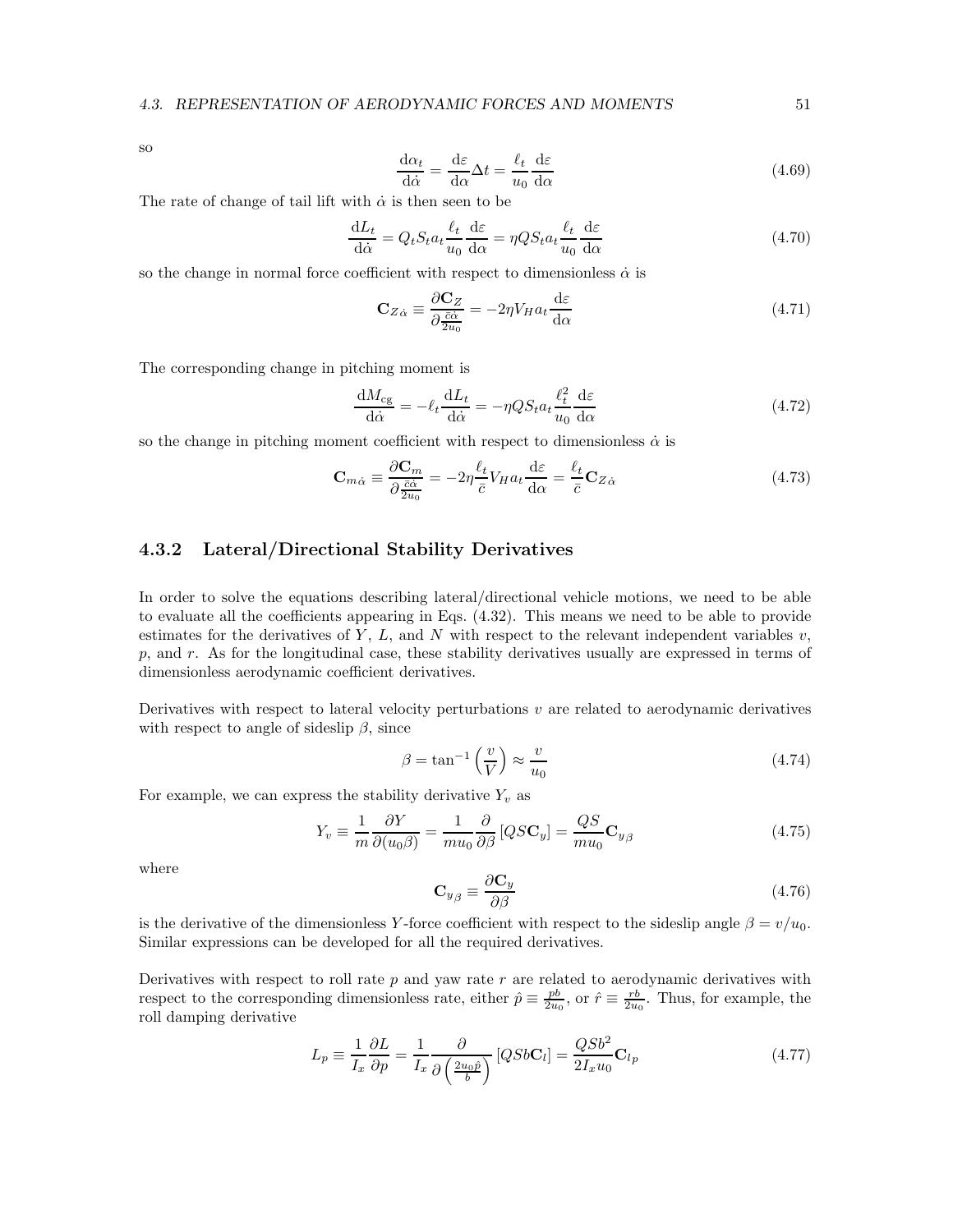| Variable            |                                               |                                                                                                                                                                 |  |
|---------------------|-----------------------------------------------|-----------------------------------------------------------------------------------------------------------------------------------------------------------------|--|
| $\boldsymbol{\eta}$ | $Y_v = \frac{QS}{m u_0} \mathbf{C}_{y_\beta}$ | $\left  L_v = \frac{Q S b}{I_x u_0} \mathbf{C}_{l\beta} \right  N_v = \frac{Q S b}{I_z u_0} \mathbf{C}_{n\beta}$                                                |  |
|                     |                                               | $Y_p = \frac{Q S b}{2 m u_0} \mathbf{C}_{y_p} \left  L_p = \frac{Q S b^2}{2 I_x u_0} \mathbf{C}_{l_p} \right  N_p = \frac{Q S b^2}{2 I_z u_0} \mathbf{C}_{n_p}$ |  |
|                     |                                               | $Y_r = \frac{Q S b}{2 m u_0} \mathbf{C}_{y_r} \left  L_r = \frac{Q S b^2}{2 I_x u_0} \mathbf{C}_{l_r} \right  N_r = \frac{Q S b^2}{2 I_z u_0} \mathbf{C}_{n_r}$ |  |

Table 4.2: Relation of dimensional stability derivatives for lateral/directional motions to dimensionless derivatives of aerodynamic coefficients.

where

$$
\mathbf{C}_{lp} \equiv \frac{\partial \mathbf{C}_l}{\partial \hat{p}} \tag{4.78}
$$

is the derivative of the dimensionless rolling moment coefficient with respect to the dimensionless roll rate  $\hat{p}.^4$ 

Expressions for all the dimensional stability derivatives appearing in Eqs. (4.32) in terms of the dimensionless aerodynamic coefficient derivatives are summarized in Table 4.2.

#### Sideslip Derivatives

The side force due to sideslip is due primarily to the side force (or "lift") produced by the vertical tail, which can be expressed as

$$
Y_v = -Q_v S_v \frac{\partial \mathbf{C}_{Lv}}{\partial \alpha_v} \alpha_v \tag{4.79}
$$

where the minus sign is required because we define the angle of attack as

$$
\alpha_v = \beta + \sigma \tag{4.80}
$$

where positive  $\beta = \sin^{-1}(v/V)$  corresponds to positive v. The angle  $\sigma$  is the sidewash angle describing the distortion in angle of attack at the vertical tail due to interference effects from the wing and fuselage. The sidewash angle  $\sigma$  is for the vertical tail what the downwash angle  $\varepsilon$  is for the horizontal tail. $\rm^5$ 

The side force coefficient can then be expressed as

$$
\mathbf{C}_y \equiv \frac{Y}{QS} = -\frac{Q_v}{Q} \frac{S_v}{S} \frac{\partial \mathbf{C}_{Lv}}{\partial \alpha_v} (\beta + \sigma) \tag{4.81}
$$

whence

$$
\mathbf{C}_{y\beta} \equiv \frac{\partial \mathbf{C}_y}{\partial \beta} = -\eta_v \frac{S_v}{S} a_v \left( 1 + \frac{\mathrm{d}\sigma}{\mathrm{d}\beta} \right) \tag{4.82}
$$

<sup>&</sup>lt;sup>4</sup>Note that the lateral and directional rates are nondimensionalized using the time scale  $b/(2u_0)$  – i.e., the span dimension is used instead of the mean aerodynamic chord which appears in the corresponding quantities for longitudinal motions.

 $5$ Note, however, that the sidewash angle is defined as having the opposite sign from the downwash angle. This is because the sidewash angle can easily augment the sideslip angle at the vertical tail, while the induced downwash at the horizontal tail always reduces the effective angle of attack.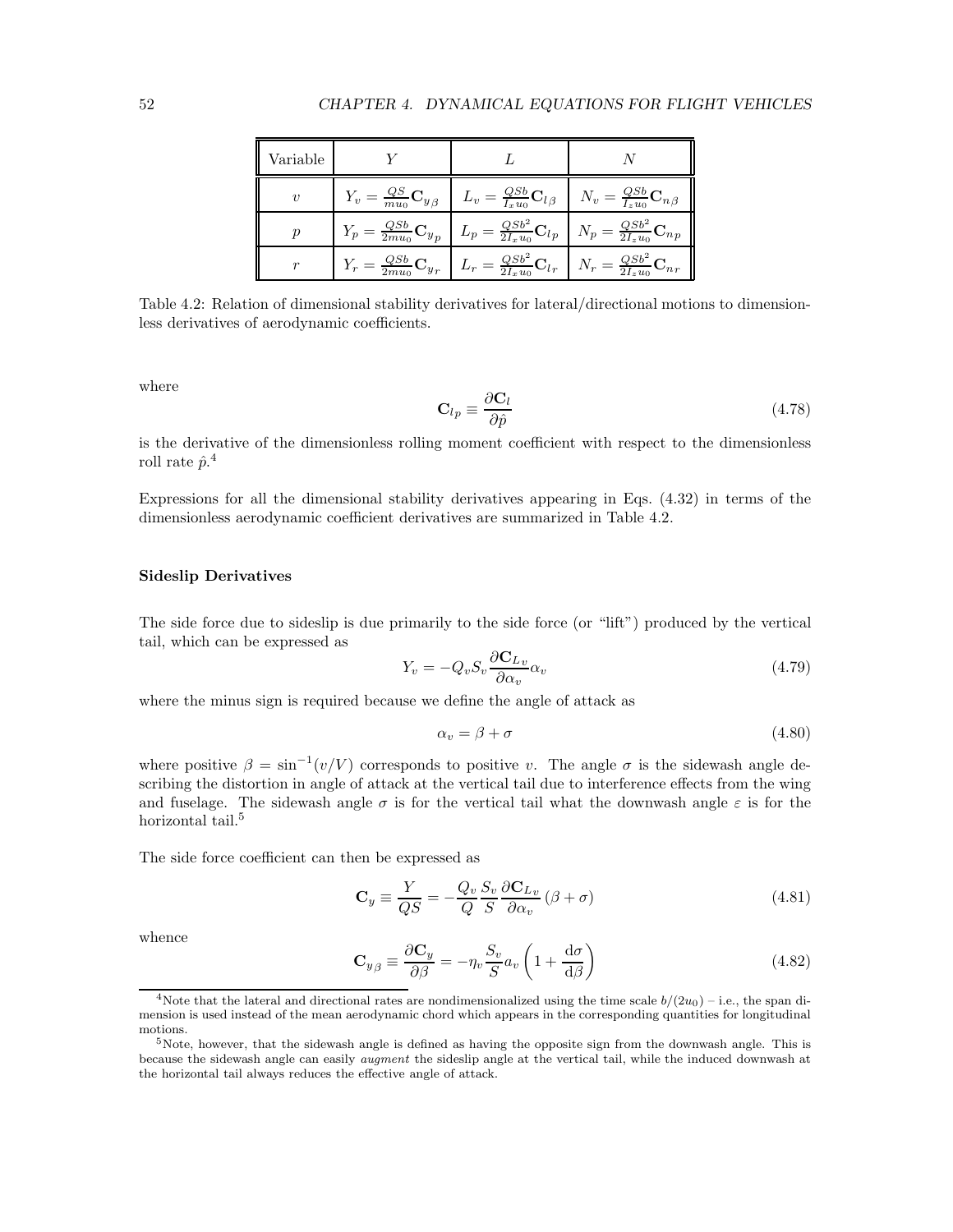where

$$
\eta_v = \frac{Q_v}{Q} \tag{4.83}
$$

#### is the vertical tail efficiency factor .

The yawing moment due to side slip is called the *weathercock stability* derivative, and is caused by both, the vertical tail side force acting through the moment arm  $\ell_v$  and the destabilizing yawing moment produced by the fuselage. This latter effect is analogous to the destabilizing contribution of the fuselage to the pitch stiffness  $\mathbf{C}_{m\alpha}$ , and can be estimated from slender-body theory to be

$$
\mathbf{C}_{n\beta}\big)_{fuse} = -2\frac{\mathcal{V}}{Sb} \tag{4.84}
$$

where  $\mathcal V$  is the volume of the equivalent fuselage – based on fuselage height (rather than width, as for the pitch stiffness). The yawing moment contribution due to the side force acting on the vertical tail is

$$
N_v = -\ell_v Y_v
$$

so the corresponding contribution of the vertical tail to the weathercock stability is

$$
\mathbf{C}_{n\beta}\big)_V = \eta_v V_v a_v \left(1 + \frac{\mathrm{d}\sigma}{\mathrm{d}\beta}\right) \tag{4.85}
$$

where

$$
V_v = \frac{\ell_v S_v}{bS} \tag{4.86}
$$

is the tail volume ratio for the vertical tail.

The sum of vertical tail and fuselage contributions to weathercock stability is then

$$
\mathbf{C}_{n\beta} = \eta_v V_v a_v \left( 1 + \frac{\mathrm{d}\sigma}{\mathrm{d}\beta} \right) - 2 \frac{\mathcal{V}}{Sb} \tag{4.87}
$$

Note that a positive value of  $C_{n\beta}$  corresponds to stability, i.e., to the tendency for the vehicle to turn into the relative wind. The first term on the right hand side of Eq. (4.87), that due to the vertical tail, is stabilizing, while the second term, due to the fuselage, is destabilizing. In fact, providing adequate weathercock stability is the principal role of the vertical tail.

The final sideslip derivative describes the effect of sideslip on the rolling moment. The derivative  $C_{l}$  is called the *dihedral effect*, and is one of the most important parameters for lateral/directional stability and handling qualities. A stable dihedral effect causes the vehicle to roll away from the sideslip, preventing the vehicle from "falling off its lift vector." This requires a negative value of  $C_{l\beta}$ .

The dihedral effect has contributions from: (1) geometric dihedral; (2) wing sweep; (3) the vertical tail; and (4) wing-fuselage interaction. The contribution from geometric dihedral can be seen from the sketch in Fig. 4.4. There it is seen that the effect of sideslip is to increase the velocity normal to the plane of the right wing, and to decrease the velocity normal to the plane of the left wing, by the amount  $u_0\beta \sin \Gamma$ , where  $\Gamma$  is the geometric angle of dihedral. Thus, the effective angles of attack of the right and left wings are increased and decreased, respectively, by

$$
\Delta \alpha = \frac{u_0 \beta \sin \Gamma}{u_0} = \beta \sin \Gamma \tag{4.88}
$$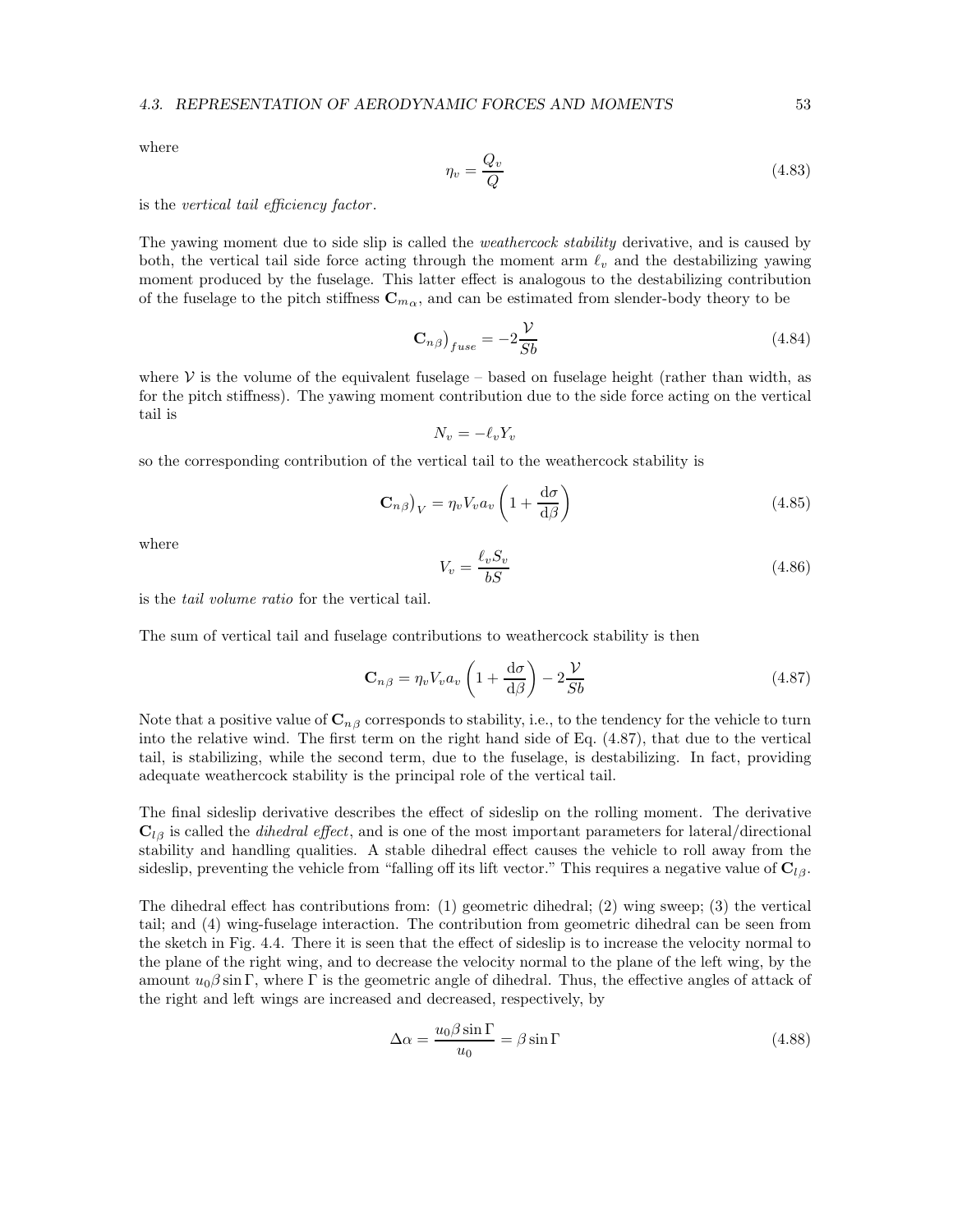

Figure 4.4: Effect of geometric dihedral angle Γ on angle of attack of the left and right wing panels. View is from behind the wing, i.e., looking along the positive  $x$ -axis.

Since the change in angle of attack on the right and left wings is of opposite sign, the corresponding change in lift on the two wings produces a rolling moment. The corresponding change in rolling moment coefficient is given by

$$
\Delta \mathbf{C}_l = \frac{\Delta L}{Q S b} = -\frac{1}{2} \left( a_w (\beta \sin \Gamma) \frac{\bar{y}}{b} + a_w (-\beta \sin \Gamma) \frac{-\bar{y}}{b} \right) = -a_w \sin \Gamma \frac{\bar{y}}{b} \beta \tag{4.89}
$$

where  $\bar{y}$  is the distance from the c.g. (symmetry plane) to the center of lift for each wing panel.

For an elliptic spanwise load distribution (see Eq. (4.142)), the centroid of lift on the right wing is located at

$$
\bar{y} = \frac{4}{3\pi} \frac{b}{2} \tag{4.90}
$$

so, combining this result with Eq. (4.89) we have for a wing with an elliptic spanwise loading

$$
\mathbf{C}_{l\beta} = -\frac{2}{3\pi} a_w \sin \Gamma \tag{4.91}
$$

The contribution of wing sweep to dihedral effect arises from the change in effective dynamic pressure on the right and left wing panels due to sideslip, as is illustrated in the sketch in Fig. 4.5. According to simple sweep theory, it is only the components of velocity in the plane normal to the quarter-chord sweep line that contribute to the forces on the wing, so the lift on the each of the wing panels can be expressed as

$$
\begin{aligned} \left(\text{Lift}\right)_{\text{R}} &= \mathbf{C}_{L} \frac{S}{2} Q \cos^{2} \left(\Lambda_{c/4} - \beta\right) \\ \left(\text{Lift}\right)_{\text{L}} &= \mathbf{C}_{L} \frac{S}{2} Q \cos^{2} \left(\Lambda_{c/4} + \beta\right) \end{aligned} \tag{4.92}
$$

The net rolling moment coefficient resulting from this lift is then

$$
\mathbf{C}_{l} = \frac{\mathbf{C}_{L}}{2} \frac{\bar{y}}{b} \left[ \cos^{2} \left( \Lambda_{c/4} + \beta \right) - \cos^{2} \left( \Lambda_{c/4} - \beta \right) \right] \approx -\mathbf{C}_{L} \frac{\bar{y}}{b} \sin \left( 2\Lambda_{c/4} \right) \beta \tag{4.93}
$$

so the contribution of sweep to dihedral stability is

$$
\mathbf{C}_{l\beta} = -\mathbf{C}_{L} \frac{\bar{y}}{b} \sin\left(2\Lambda_{c/4}\right) \tag{4.94}
$$

Using Eq. (4.90), we have the expression specialized to the case of an elliptic spanwise loading:

$$
\mathbf{C}_{l\beta} = -\frac{2}{3\pi} \mathbf{C}_{L} \sin\left(2\Lambda_{c/4}\right) \tag{4.95}
$$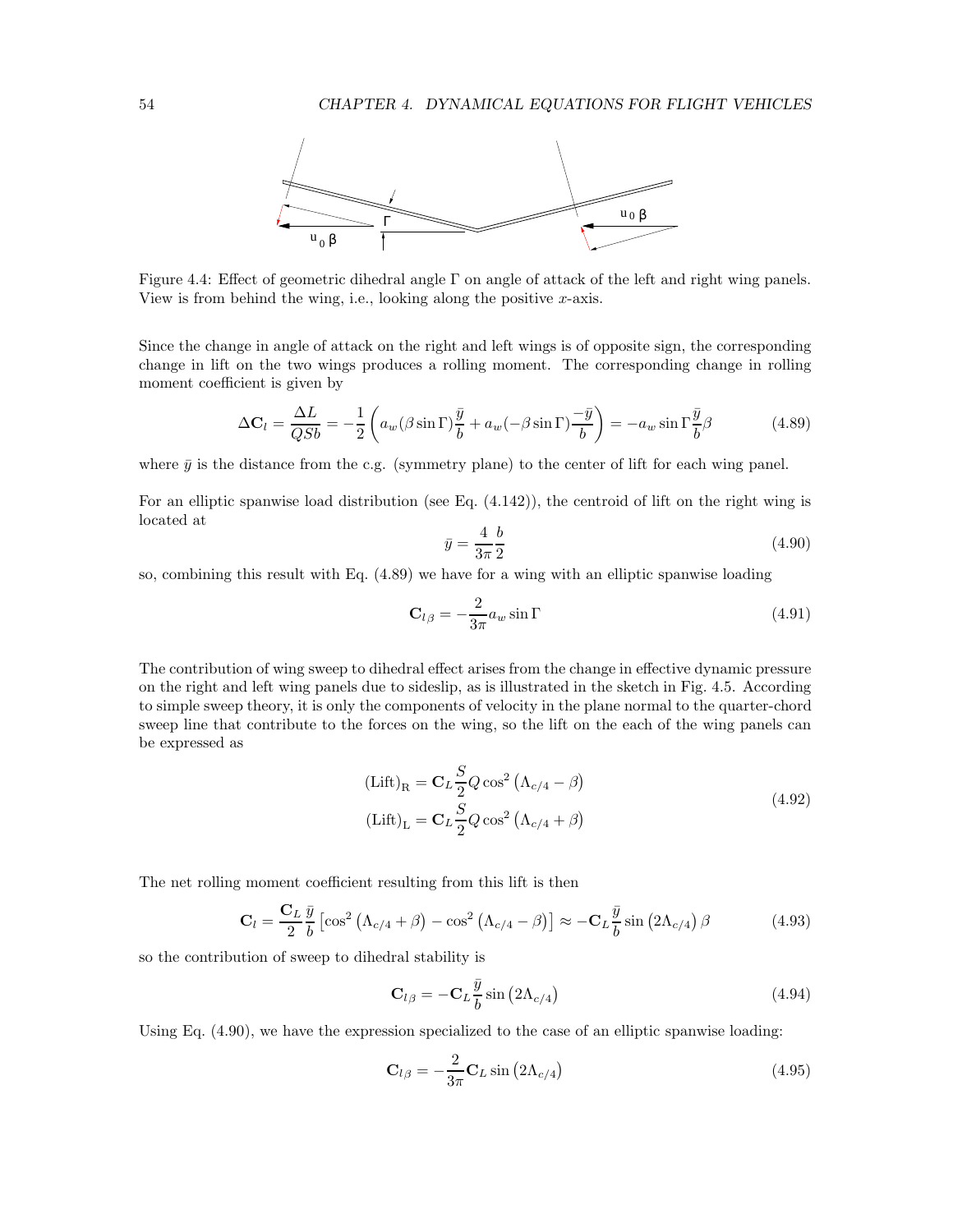

Figure 4.5: Effect of wing sweep dihedral effect. Sideslip increases the effective dynamic pressure on the right wing panel, and decreases it by the same amount on the left wing panel.

Note that the contribution of sweep to dihedral effect is proportional to wing lift coefficient (so it will be more significant at low speeds), and is stabilizing when the wing is swept back.

The contribution of the vertical tail to dihedral effect arises from the rolling moment generated by the side force on the tail. Thus, we have

$$
\mathbf{C}_{l\beta} = \frac{z_v'}{b} \mathbf{C}_{y_{\beta}}
$$
\n(4.96)

where  $z'_{v}$  is the distance of the vertical tail aerodynamic center above the vehicle center of mass. Using Eq. (4.82), this can be written

$$
\mathbf{C}_{l\beta} = -\eta_v \left(\frac{z_v' S_v}{bS}\right) a_v \left(1 + \frac{d\sigma}{d\beta}\right) \tag{4.97}
$$

At low angles of attack the contribution of the vertical tail to dihedral effect usually is stabilizing. But, at high angles of attack,  $z'_v$  can become negative, in which case the contribution is de-stabilizing.

The contribution to dihedral effect from wing-fuselage interference will be described only qualitatively. The effect arises from the local changes in wing angle of attack due to the flow past the fuselage as sketched in Fig. 4.6. As indicated in the figure, for a low-wing configuration the presence of the fuselage has the effect of locally decreasing the angle of attack of the right wing in the vicinity of the fuselage, and increasing the corresponding angles of attack of the left wing, resulting in an unstable (positive) contribution to  $C_{l\beta}$ . For a high-wing configuration, the perturbations in angle of attack are reversed, so the interference effect results in a stable (negative) contribution to  $C_{l,\beta}$ .

As a result of this wing-fuselage interaction, all other things being equal, a high-wing configuration needs less geometric dihedral than a low-wing one. This effect can be seen by comparing the geometric dihedral angle of a high-wing aircraft with a similar vehicle having a low-wing configuration. For example, the high-wing Lockheed C-5A actually has negative dihedral (or anhedral), while the low-wing Boeing 747 has about 5 degrees of dihedral; see Fig. 4.7.

Finally, it is interesting to consider the dihedral stability of the first powered airplane, the Wright Flyer; a three-view drawing is shown in Fig. 4.8. The Wright Flyer has virtually no fuselage (and, in any event, the biplane configuration of the wings is nearly symmetric with respect to all the bracing, etc.), so there is no wing-fuselage interference contribution to  $C_{l\beta}$ . Also, the wing is unswept, so there is no sweep contribution. In fact, the wings have a slight *negative* dihedral, so the craft has a net unstable dihedral effect. The Wright brothers did not consider stability a necessary property for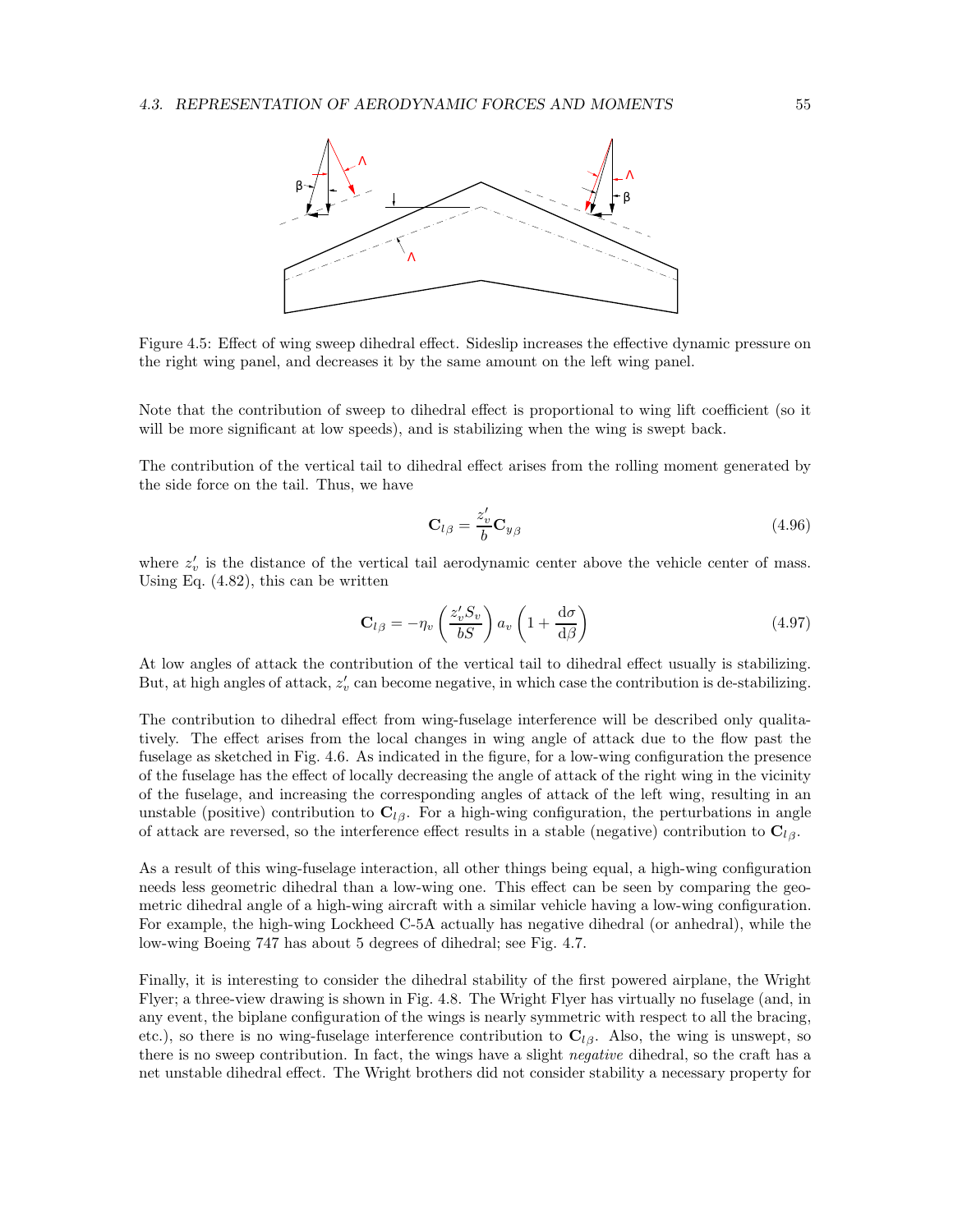

Figure 4.6: Effect of wing-fuselage interference on dihedral effect; figure corresponds to positive sideslip with vehicle viewed from behind. The presence of the fuselage alters the flow due to sideslip locally in the vicinity of the wing. Note that the resulting perturbations in angle of attack for a highwing configuration are opposite in sign to those for a low-wing configuration, with this phenomenon contributing to stabilizing dihedral effect for the high-wing configuration.



(a) Boeing 747 (b) Lockheed C-5A

Figure 4.7: Illustration of effect of wing-fuselage interference on dihedral effect. The Boeing 747 and Lockheed C-5A have wings with nearly the same sweep angle, but the low-wing 747 requires significantly more geometric dihedral than the high-wing C-5A. Note: the (smaller) high-wing C-130 in the foreground of the photograph on the right requires less negative dihedral (anhedral) than the C-5A because it has an un-swept wing.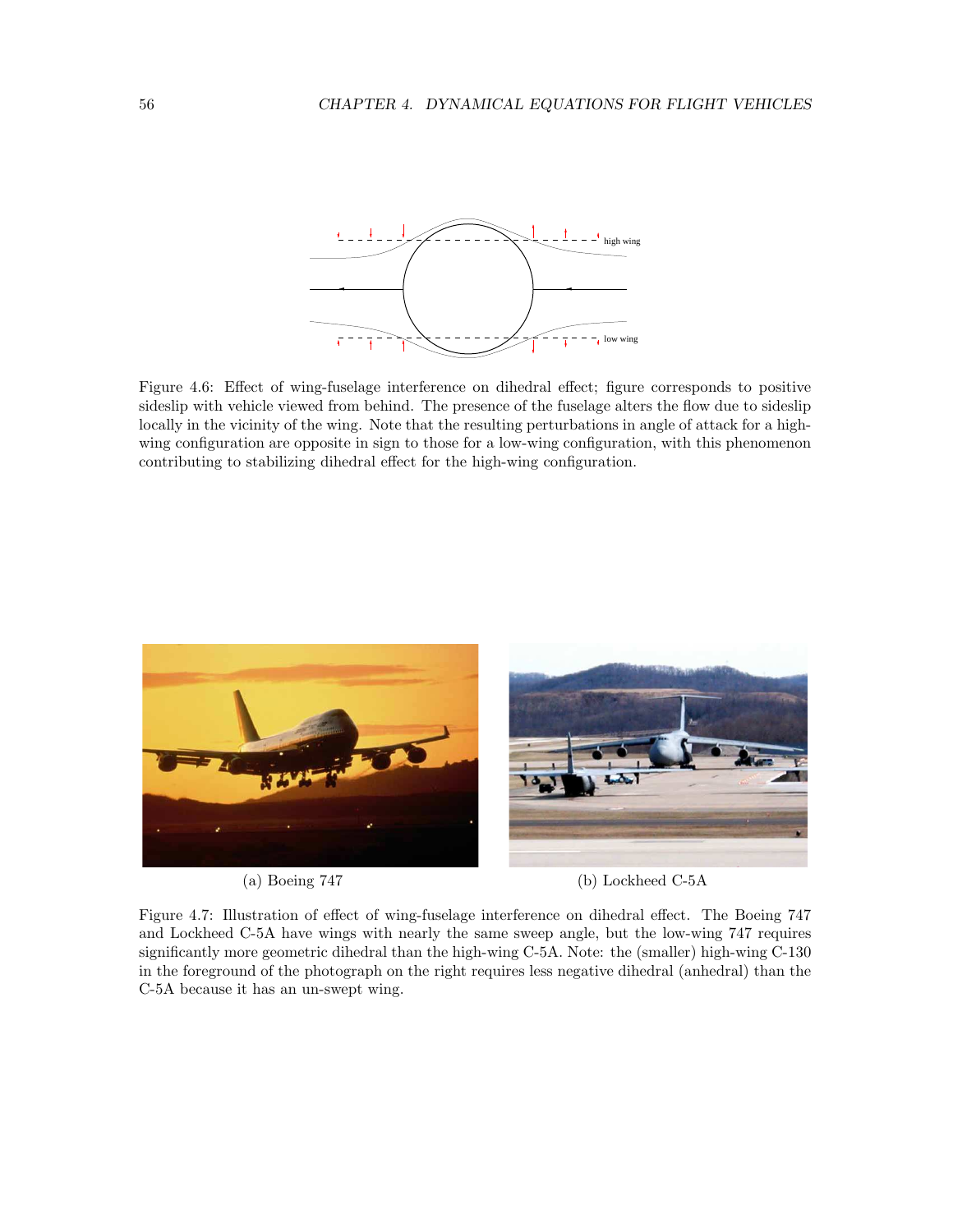

Figure 4.8: Three-view drawing of the Wright Flyer. Note the negative geometric dihedral which, in the absence of other significant contributions to dihedral effect, will almost certainly result in an unstable spiral mode.

a flight vehicle; they started out as bicycle mechanics, and knew that almost anyone could learn to ride an unstable bicycle, so they spent much of their time in early experiments learning how to fly unstable aircraft. Recent re-enactments of Wright Flyer flights, in connection with the centennial celebrations in 2003 of the Wright brothers' first flight, have confirmed the difficulty in learning to fly a vehicle having an unstable dihedral effect!

#### Derivatives with Respect to Yaw Rate

The stability derivative describing the side force due to yaw rate is

$$
Y_r \equiv \frac{1}{m} \frac{\partial Y}{\partial r} = \frac{Q S b}{2m u_0} \mathbf{C}_{y_r}
$$
\n(4.98)

where

$$
\mathbf{C}_{y_r} \equiv \frac{\partial \mathbf{C}_y}{\partial \hat{r}}\tag{4.99}
$$

and  $\hat{r} = rb/(2u_0)$  is the dimensionless yaw rate. The side force due to yaw rate arises primarily from the force on the vertical tail; thus the derivative  $\mathbf{C}_{y_r}$  is analogous to the longitudinal derivative  $\mathbf{C}_{Zq}$ . The change in angle of attack of the vertical tail due to yaw rate is

$$
\Delta \alpha_v = \frac{r\ell_v}{u_0} = 2\frac{\ell_v}{b}\hat{r}
$$
\n(4.100)

so the change in side force is

$$
\Delta Y = 2Q_v S_v a_v \frac{\ell_v}{b} \hat{r}
$$
\n(4.101)

and the corresponding value of the coefficient derivative is

$$
\mathbf{C}_{y_r} = 2\eta_v V_v a_v \tag{4.102}
$$

Both the wing and the vertical tail contribute to the rolling moment due to yaw rate. The vertical tail contribution is due to the side force acting through the moment arm  $z'_v$ , the distance the vertical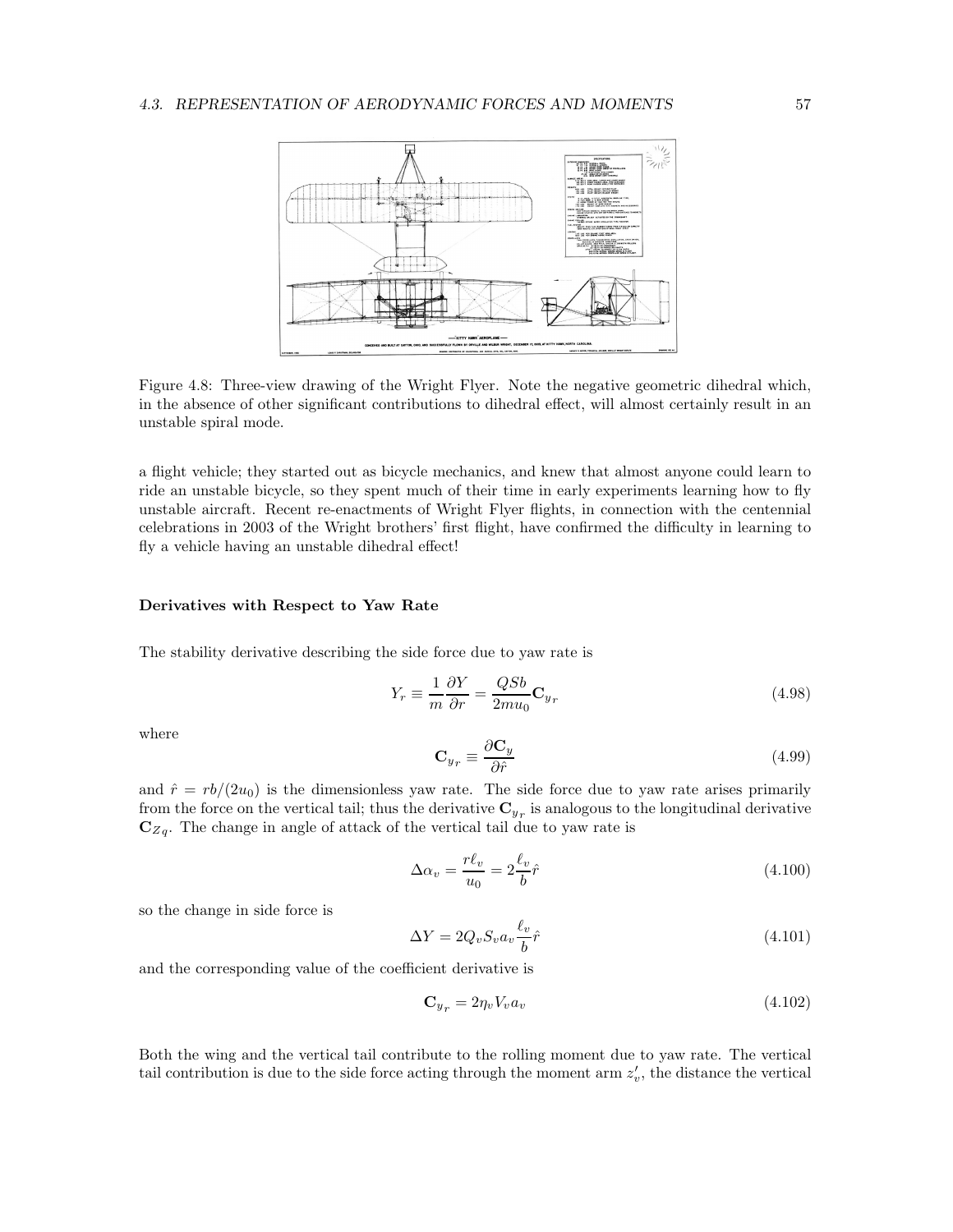tail aerodynamic center is above the vehicle center of mass. Thus,

$$
\mathbf{C}_{lr}\right)_{V} = \frac{z'_{v}}{b}\mathbf{C}_{y_{r}} = 2\eta_{v}\frac{z'_{v}}{b}V_{v}a_{v}
$$
\n(4.103)

The contribution of the wing arises because, as a result of the yaw rate the effective velocity of the left wing is increased, and that of the right wing is decreased (for a positive yaw rate  $r$ ). This effect increases the lift on the left wing, and decreases it on the right wing. The effect is proportional to the equilibrium lift coefficient and, for an elliptical spanwise loading simple strip theory gives (see Exercise 2)

$$
\left(\mathbf{C}_{lr}\right)_{\text{wing}} = \frac{\mathbf{C}_{L0}}{4} \tag{4.104}
$$

The sum of the vertical tail and wing contributions gives the total

$$
\mathbf{C}_{l_r} = \frac{\mathbf{C}_{L0}}{4} + 2\eta_v \frac{z_v'}{b} V_v a_v \tag{4.105}
$$

The yawing moment due to yaw rate is called the *yaw damping*, and also has contributions from both the vertical tail and the wing. The contribution of the vertical tail is due to the side force acting through the moment arm  $\ell_v$ , and is analogous to that of the horizontal tail to pitch damping  $\mathbf{C}_{mq}$ . Thus, we have

$$
\mathbf{C}_{n_r}\mathbf{)}_V = -\frac{\ell_v}{b}\mathbf{C}_{y_r} = -2\eta_v \frac{\ell_v}{b} V_v a_v \tag{4.106}
$$

The contribution of the wing to yaw damping is similar to its contribution to rolling moment, except now it is the variation of drag (rather than lift) along the span that generates the moment. Thus, if the sectional drag is also assumed to vary elliptically along the span, we find a contribution analogous to Eq. (4.104)

$$
\mathbf{C}_{nr}\big)_{\text{wing}} = -\frac{\mathbf{C}_{D0}}{4} \tag{4.107}
$$

and the sum of vertical tail and wing contributions is

$$
\mathbf{C}_{nr} = -\frac{\mathbf{C}_{D0}}{4} - 2\eta_v \frac{\ell_v}{b} V_v a_v \tag{4.108}
$$

#### Derivatives with Respect to Roll Rate

The derivatives with respect to roll rate p include the side force

$$
Y_p \equiv \frac{1}{m} \frac{\partial Y}{\partial p} = \frac{Q S b}{2 m u_0} \mathbf{C}_{y_p}
$$
\n(4.109)

where

$$
\mathbf{C}_{y_p} \equiv \frac{\partial \mathbf{C}_y}{\partial \hat{p}} \tag{4.110}
$$

where  $\hat{p} = pb/(2u_0)$  is the dimensionless roll rate, and the rolling moment

$$
L_p \equiv \frac{1}{I_x} \frac{\partial L}{\partial p} = \frac{Q S b^2}{2 I_x u_0} \mathbf{C}_{lp}
$$
\n(4.111)

and yawing moment

$$
N_p \equiv \frac{1}{I_z} \frac{\partial N}{\partial p} = \frac{Q S b^2}{2 I_z u_0} \mathbf{C}_{n p}
$$
\n(4.112)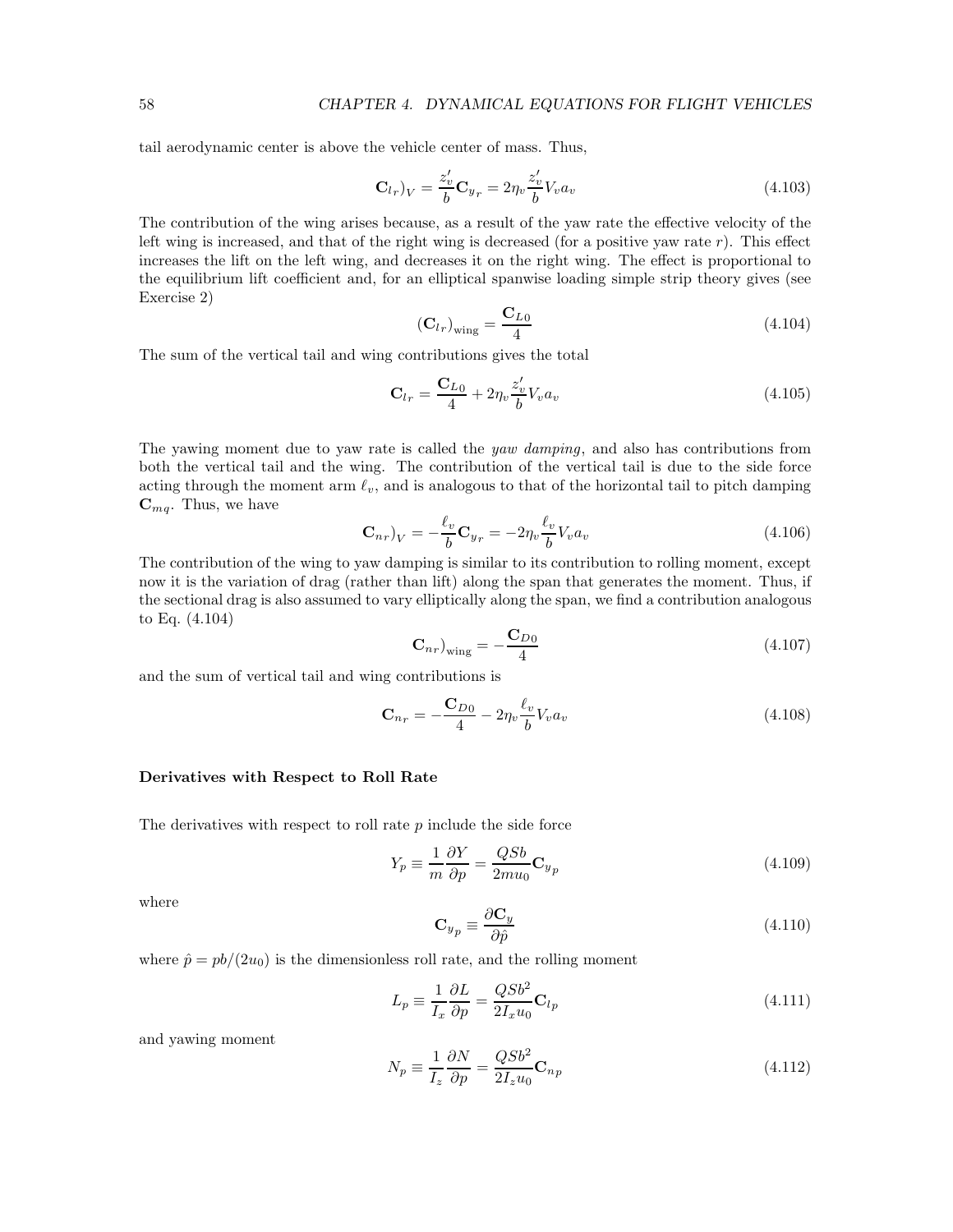The derivative of side force with respect to (dimensionless) roll rate  $\hat{p}$  arises from the linear distribution of perturbation angle of attack along the span of the vertical tail

$$
\Delta \alpha = \frac{pz'}{u_0} = \frac{z'}{b}\hat{p}
$$
\n(4.113)

where, in this equation,  $z'$  is measured from the vehicle c.g. along the *negative*  $z$ -axis. The side force is then given by

$$
\Delta Y = -\eta_v Q \int_0^{b_v} c_v \left(\frac{\partial \mathbf{c}_\ell}{\partial \alpha}\right)_v \Delta \alpha \, \mathrm{d}z' = -2\eta_v Q \left(\frac{b_v}{b}\right)^2 b \hat{p} \int_0^1 \left(\frac{\partial \ell}{\partial \alpha}\right)_v \eta' \, \mathrm{d}\eta' \tag{4.114}
$$

If the spanwise lift curve slope distribution is approximated as elliptic,

$$
\left(\frac{\partial \ell}{\partial \alpha}\right)_v = \ell_{0_\alpha} \sqrt{1 - {\eta'}^2} \tag{4.115}
$$

where

$$
a_v = \frac{\partial \mathbf{C}_{Lv}}{\partial \alpha_v} = \frac{1}{S_v} \int_0^1 \ell_{0_\alpha} \sqrt{1 - \eta'^2} b_v \, \mathrm{d}\eta' = \frac{\pi}{4} \frac{b_v}{S_v} \ell_{0_\alpha} \tag{4.116}
$$

then the dimensionless side force derivative can be written

$$
\mathbf{C}_{y_p} = \frac{\Delta Y}{Q S \hat{p}} = -\frac{2\eta_v b}{S} \left(\frac{b_v}{b}\right)^2 \ell_{0_\alpha} \int_0^1 \eta' \sqrt{1 - {\eta'}^2} \, \mathrm{d}\eta' = -\frac{2\eta_v b}{3S} \left(\frac{b_v}{b}\right)^2 \ell_{0_\alpha} \tag{4.117}
$$

Equation (4.116) can then be used to express this in terms of the vertical tail lift-curve slope  $a_v$  as

$$
\mathbf{C}_{y_p} = -\frac{8}{3\pi} \eta_v \left(\frac{b_v S_v}{bS}\right) a_v \tag{4.118}
$$

In practice, this derivative usually is neglected, but it will be used in the estimation of the yawing moment due to roll rate later in this section.

The derivative of rolling moment with respect to (dimensionless) roll rate  $C_{lp}$  is called *roll damping*, and is due almost entirely to the wing. The roll rate imposes a linear variation in angle of attack across the wing span given, approximately, by

$$
\Delta \alpha = \frac{py}{u_0} = \frac{2y}{b}\hat{p}
$$
\n(4.119)

This spanwise distribution in angle of attack produces a spanwise distribution of sectional lift coefficient equal to

$$
\Delta \mathbf{c}_{\ell} = a_w \frac{2y}{b} \hat{p}
$$
\n(4.120)

which produces a rolling moment equal to

$$
\Delta L = -2Q \int_0^{b/2} c \Delta \mathbf{c}_{\ell} y \, \mathrm{d}y = -\frac{Q b^2 a_w}{2} \hat{p} \int_0^1 c \eta^2 \, \mathrm{d}\eta \tag{4.121}
$$

or

$$
\mathbf{C}_{lp} = \frac{\Delta L}{Q S b \hat{r}} = -\frac{b}{2S} a_w \int_0^1 c \eta^2 d\eta \qquad (4.122)
$$

For an untapered wing,

$$
\int_0^1 c\eta^2 d\eta = \frac{S}{3b} \tag{4.123}
$$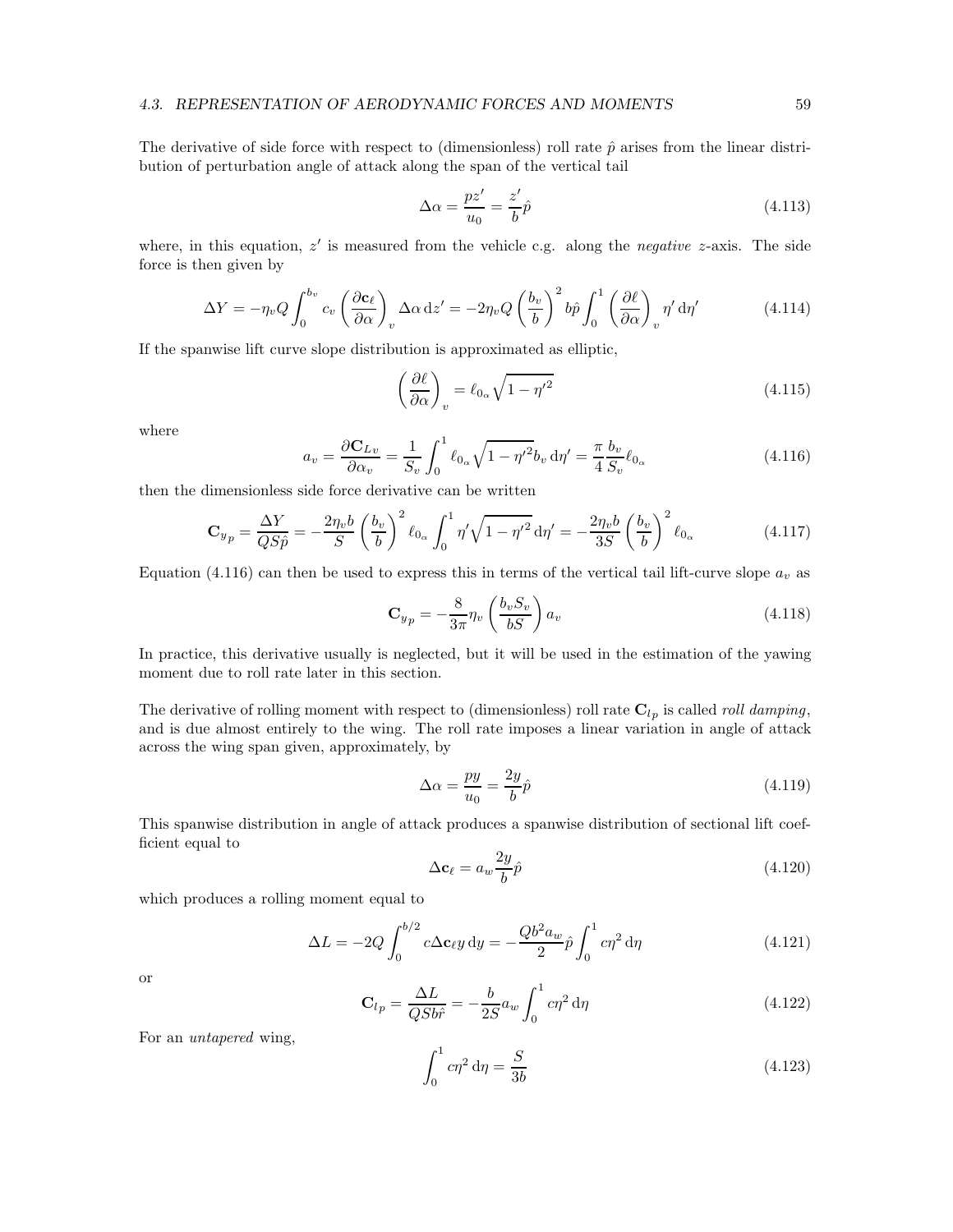so

$$
\mathbf{C}_{lp} = -\frac{a_w}{6} \tag{4.124}
$$

Note that, for a tapered wing, the roll damping will be somewhat less. In particular, for the elliptical spanwise loading

$$
c\frac{\partial \mathbf{c}_{\ell}}{\partial \alpha} = \ell_{0\alpha} \sqrt{1 - \left(\frac{2y}{b}\right)^2} = \frac{4S}{\pi b} a_w \sqrt{1 - \left(\frac{2y}{b}\right)^2} \tag{4.125}
$$

it can be shown<sup>6</sup>that

$$
\mathbf{C}_{lp} = -\frac{a_w}{8} \tag{4.126}
$$

Also, for angles of attack past the stall, the sign of the lift curve slope is negative, and the roll damping derivative becomes positive. Thus, any tendency for the vehicle to roll will be augmented, leading to autorotation, or spinning.

The yawing moment induced by roll rate has contributions from both the vertical tail and the wing. The vertical tail contribution comes from the side force induced by roll rate acting through the moment arm  $\ell_v$ , the distance the vertical tail aerodynamic center is aft of the vehicle center of mass. Thus,

$$
\mathbf{C}_{np}\big)_V = -\frac{\ell_v}{b}\mathbf{C}_{y_p} \tag{4.127}
$$

or, using Eq. (4.118), we have

$$
\mathbf{C}_{n_p}\big)_V = \frac{8}{3\pi} \frac{b_v}{b} V_v a_v \tag{4.128}
$$

Note that although the derivative  $\mathbf{C}_{y_p}$  itself often is neglected, its contribution to  $\mathbf{C}_{n_p}$  can be significant.

The contribution of the wing to  $C_{n_p}$  has two components: one due to the difference in profile drag on the left and right wing panels and one due to the yawing moment caused by the effective rotation of the lift vector on either wing panel in opposite directions – i.e., to changes in induced drag. The first component depends on the details of the wing sections and the equilibrium angle of attack. Due to the roll rate, the angle attack of the right wing is increased linearly along the span, and that of the left wing is decreased linearly along the span, as shown in Eq. (4.119). Associated with these changes in lift is an increase in profile drag on the right wing and a corresponding decrease in drag on the left wing, yielding a positive yawing moment.

The induced drag effect is associated with the rotation of the lift vector at each span station through the perturbation angle of attack induced by the roll rate, as illustrated for a typical section of the right wing in Fig. 4.9. As seen in the figure, there is a change in the sectional contribution to the induced drag given by

$$
\Delta \mathbf{c}_d = -\mathbf{c}_\ell \Delta \alpha = -\mathbf{c}_\ell \frac{py}{u_0} = -\mathbf{c}_\ell \left(\frac{2y}{b}\right) \hat{p}
$$
(4.129)

It can be shown that, for an elliptical span loading, simple strip theory integration of this effect  $\arccos$  the span gives<sup>7</sup>

$$
\left(\mathbf{C}_{np}\right)_{\text{induced}} = -\frac{\mathbf{C}_L}{8} \tag{4.130}
$$

 $6$ See Exercise 3.

<sup>7</sup>See Exercise 4.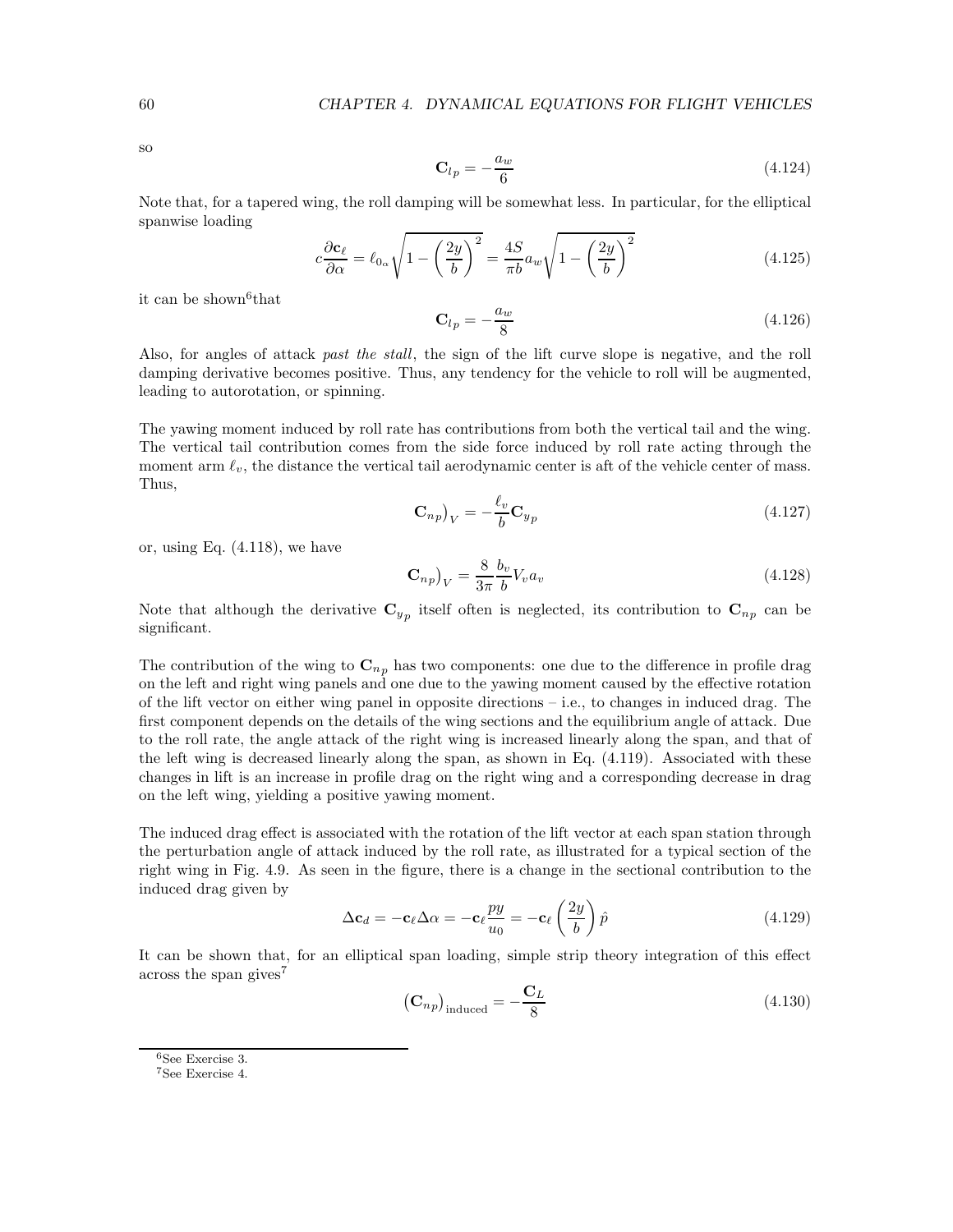

Figure 4.9: Induced drag contribution to yaw due to roll rate; the effect is illustrated for a typical section the right wing.

### 4.4 Control Derivatives

The control derivatives consist of the pitching moment due to elevator deflection

$$
M_{\delta_e} \equiv \frac{1}{I_y} \frac{\partial M}{\partial \delta_e} = \frac{Q S \bar{c}}{I_y} \mathbf{C}_{m \delta_e}
$$
\n(4.131)

the rolling moment due to aileron deflection

$$
L_{\delta_a} \equiv \frac{1}{I_x} \frac{\partial L}{\partial \delta_a} = \frac{Q S b}{I_x} \mathbf{C}_{l \delta_a}
$$
\n(4.132)

and the yawing moment due to rudder deflection

$$
N_{\delta_r} \equiv \frac{1}{I_z} \frac{\partial N}{\partial \delta_r} = \frac{Q S b}{I_z} \mathbf{C}_{n\delta_r}
$$
\n(4.133)

There also can be significant cross-coupling of the rudder and aileron control moments. The yawing moment due to aileron deflection

$$
N_{\delta_a} \equiv \frac{1}{I_z} \frac{\partial N}{\partial \delta_a} = \frac{Q S b}{I_z} \mathbf{C}_{n\delta_a}
$$
\n(4.134)

is called adverse yaw, since this derivative usually is negative, leading to a tendency to rotate the nose to the left when the vehicle rolls to the right. The rolling moment due to rudder deflection

$$
L_{\delta_r} \equiv \frac{1}{I_x} \frac{\partial L}{\partial \delta_r} = \frac{Q S b}{I_x} \mathbf{C}_{l \delta_r}
$$
\n(4.135)

also tends to be unfavorable, as it tends to roll the vehicle to the left when trying to turn to the right.

These control derivatives are difficult to predict accurately using simple analyses, and wind-tunnel testing or CFD analyses usually are required.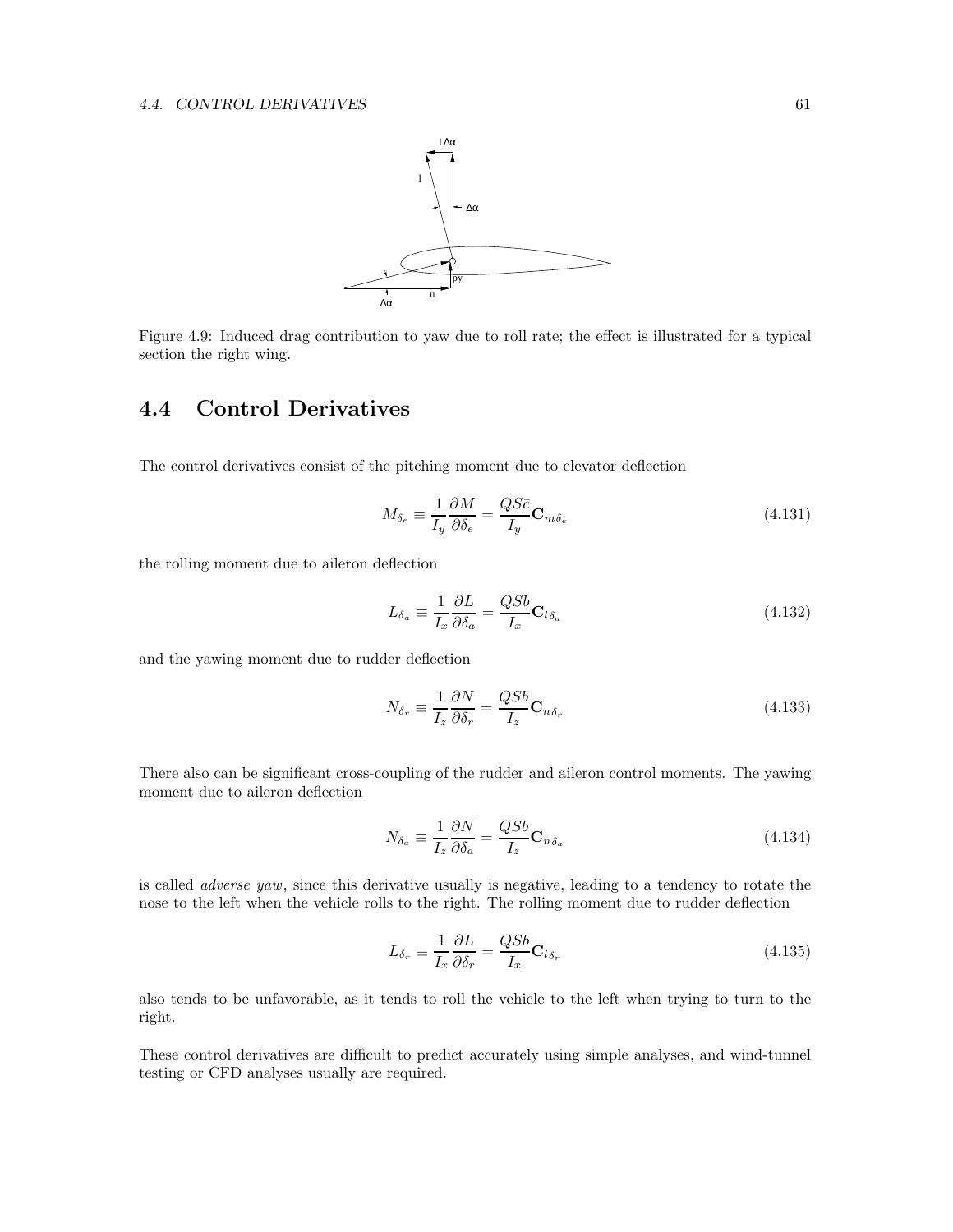## 4.5 Properties of Elliptical Span Loadings

It is often useful to estimate lateral/directional stability derivatives and stability coefficients based on an elliptical spanwise load distribution. Since we usually write

$$
\mathbf{C}_L = \frac{2}{S} \int_0^{b/2} c \mathbf{c}_\ell \, \mathrm{d}y \tag{4.136}
$$

it is clear that it is the spanwise distribution of the local chord times the section lift coefficient that is most important. Thus, we introduce

$$
\ell \equiv c \mathbf{c}_{\ell} \tag{4.137}
$$

and for an elliptical span loading we have

$$
\ell = \ell_0 \sqrt{1 - \left(\frac{2y}{b}\right)^2} \tag{4.138}
$$

The constant  $\ell_0$  is related to the wing lift coefficient by

$$
\mathbf{C}_{L} = \frac{2}{S} \int_{0}^{b/2} \ell_{0} \sqrt{1 - \left(\frac{2y}{b}\right)^{2}} dy = \frac{b\ell_{0}}{S} \int_{0}^{1} \sqrt{1 - \eta^{2}} d\eta = \frac{\pi b\ell_{0}}{4S}
$$
(4.139)

or

$$
\ell_0 = \frac{4S}{\pi b} \mathbf{C}_L \tag{4.140}
$$

The center of lift for a single wing panel having an elliptical span loading is then seen to be

$$
\bar{y} = \frac{2}{S C_L} \int_0^{b/2} y c c_\ell \, \mathrm{d}y = \frac{b^2}{2S C_L} \int_0^1 \eta \ell_0 \sqrt{1 - \eta^2} \, \mathrm{d}\eta = \frac{2b}{\pi} \int_0^1 \eta \sqrt{1 - \eta^2} \, \mathrm{d}\eta = \frac{2b}{3\pi} \tag{4.141}
$$

or

$$
\frac{2\bar{y}}{b} = \frac{4}{3\pi} \tag{4.142}
$$

That is, the center of lift of the wing panel is at approximately the 42 per cent semi-span station.

#### 4.5.1 Useful Integrals

When estimating contributions of lifting surfaces having elliptic span loadings to various stability derivatives, integrals of the form

$$
\int_0^1 \eta^n \sqrt{1 - \eta^2} \, \mathrm{d}\eta \tag{4.143}
$$

often need to be evaluated for various values of non-negative integer  $n$ . These integrals can be evaluated in closed form using trigonometric substitution. Thus, we have the following useful results:

$$
\int_0^1 \sqrt{1 - \eta^2} \, d\eta = \int_0^{\pi/2} \sqrt{1 - \sin^2 \xi} \cos \xi \, d\xi
$$
\n
$$
= \int_0^{\pi/2} \cos^2 \xi \, d\xi = \int_0^{\pi/2} \frac{\cos 2\xi + 1}{2} \, d\xi = \frac{\pi}{4}
$$
\n(4.144)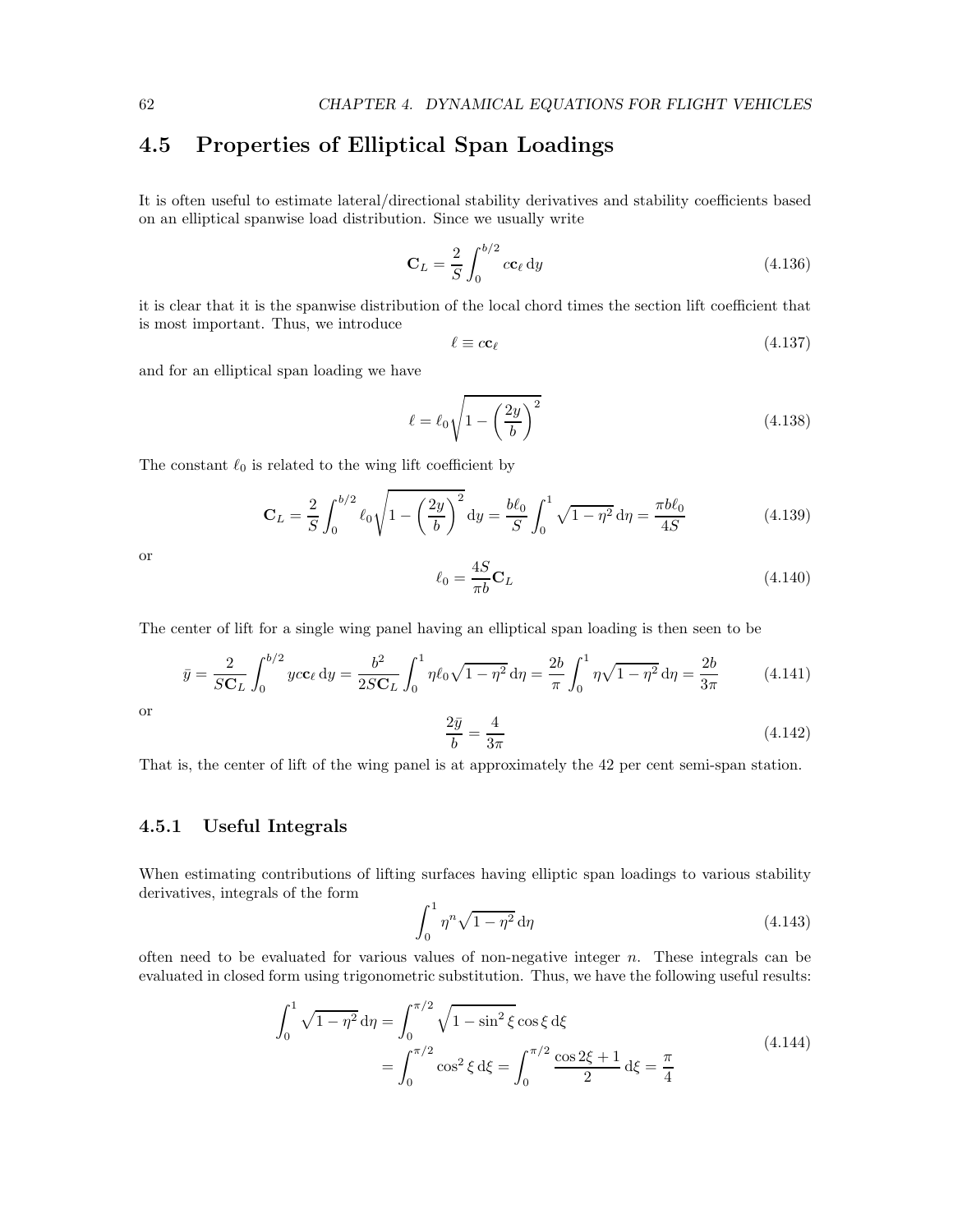$$
\int_0^1 \eta \sqrt{1 - \eta^2} \, d\eta = \int_0^{\pi/2} \sin \xi \sqrt{1 - \sin^2 \xi} \cos \xi \, d\xi
$$
\n
$$
= \int_0^{\pi/2} \sin \xi \cos^2 \xi \, d\xi = \frac{1}{3}
$$
\n(4.145)

$$
\int_0^1 \eta^2 \sqrt{1 - \eta^2} \, d\eta = \int_0^{\pi/2} \sin^2 \xi \sqrt{1 - \sin^2 \xi} \cos \xi \, d\xi
$$

$$
= \int_0^{\pi/2} \sin^2 \xi \cos^2 \xi \, d\xi = \int_0^{\pi/2} \left(\frac{\sin 2\xi}{2}\right)^2 \, d\xi = \int_0^{\pi/2} \frac{1 - \cos 4\xi}{8} \, d\xi = \frac{\pi}{16}
$$
(4.146)

## 4.6 Exercises

1. Show that for a straight, untapered wing (i.e., one having a rectangular planform) having a constant spanwise load distribution (i.e., constant section lift coefficient), simple strip theory gives the wing contribution to the rolling moment due to yaw rate as

$$
\left(\mathbf{C}_{l_r}\right)_{\text{wing}} = \frac{\mathbf{C}_L}{3}
$$

2. Show that for a wing having an elliptical spanwise load distribution, simple strip theory gives the wing contribution to the rolling moment due to yaw rate as

$$
\left(\mathbf{C}_{l r}\right)_{\rm wing}=\frac{\mathbf{C}_{L}}{4}
$$

Explain, in simple terms, why this value is smaller than that computed in Exercise 1.

3. Show that the contribution to roll damping of a wing having an elliptical span loading is

$$
\mathbf{C}_{lp}=-\frac{a_w}{8}
$$

4. Show that for a wing having an elliptical spanwise load distribution, simple strip theory gives the induced drag contribution of the wing to the yawing moment due to roll rate as

$$
\left(\mathbf{C}_{n p}\right)_{\text{wing}} = -\frac{\mathbf{C}_{L}}{8}
$$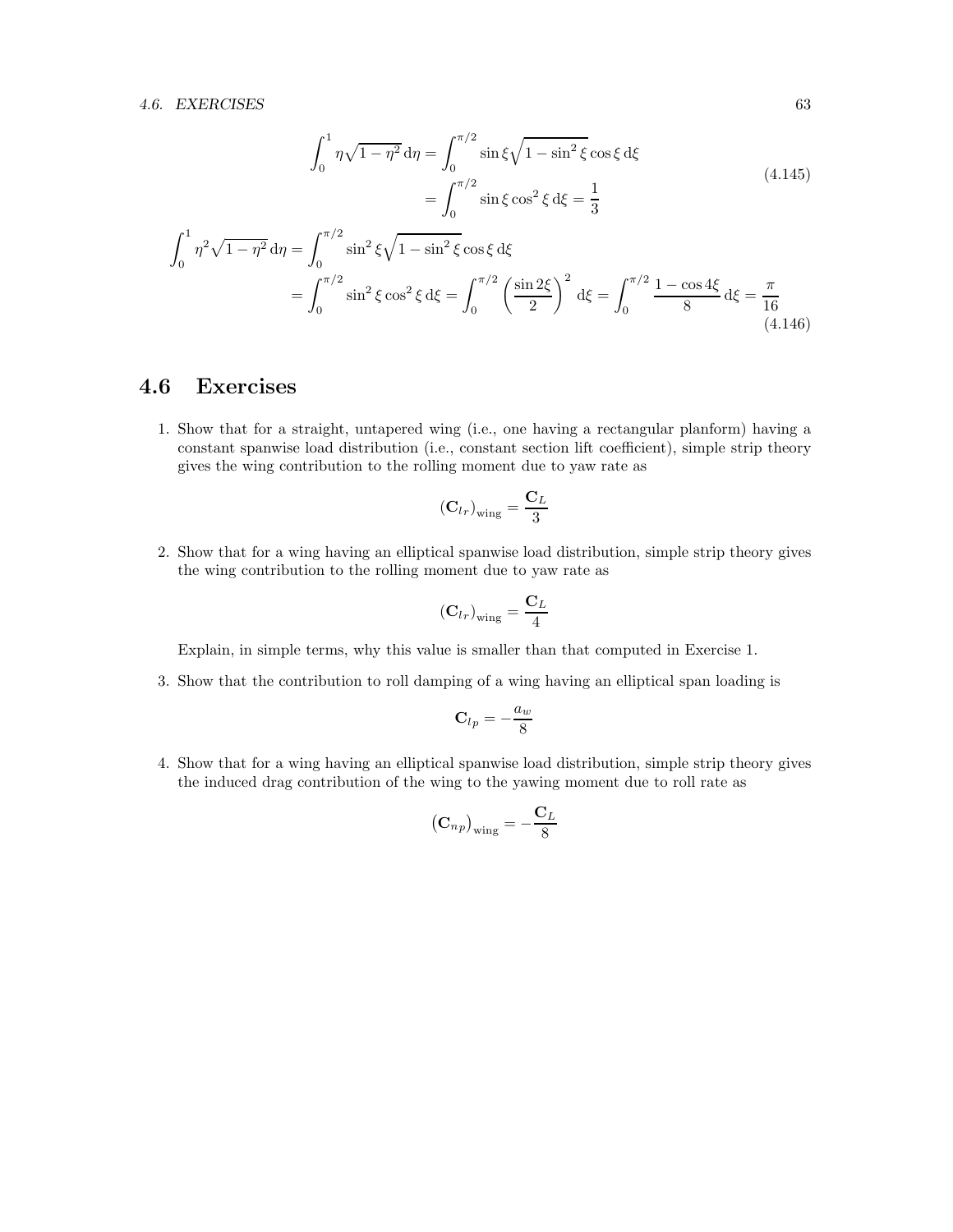## CHAPTER 4. DYNAMICAL EQUATIONS FOR FLIGHT VEHICLES